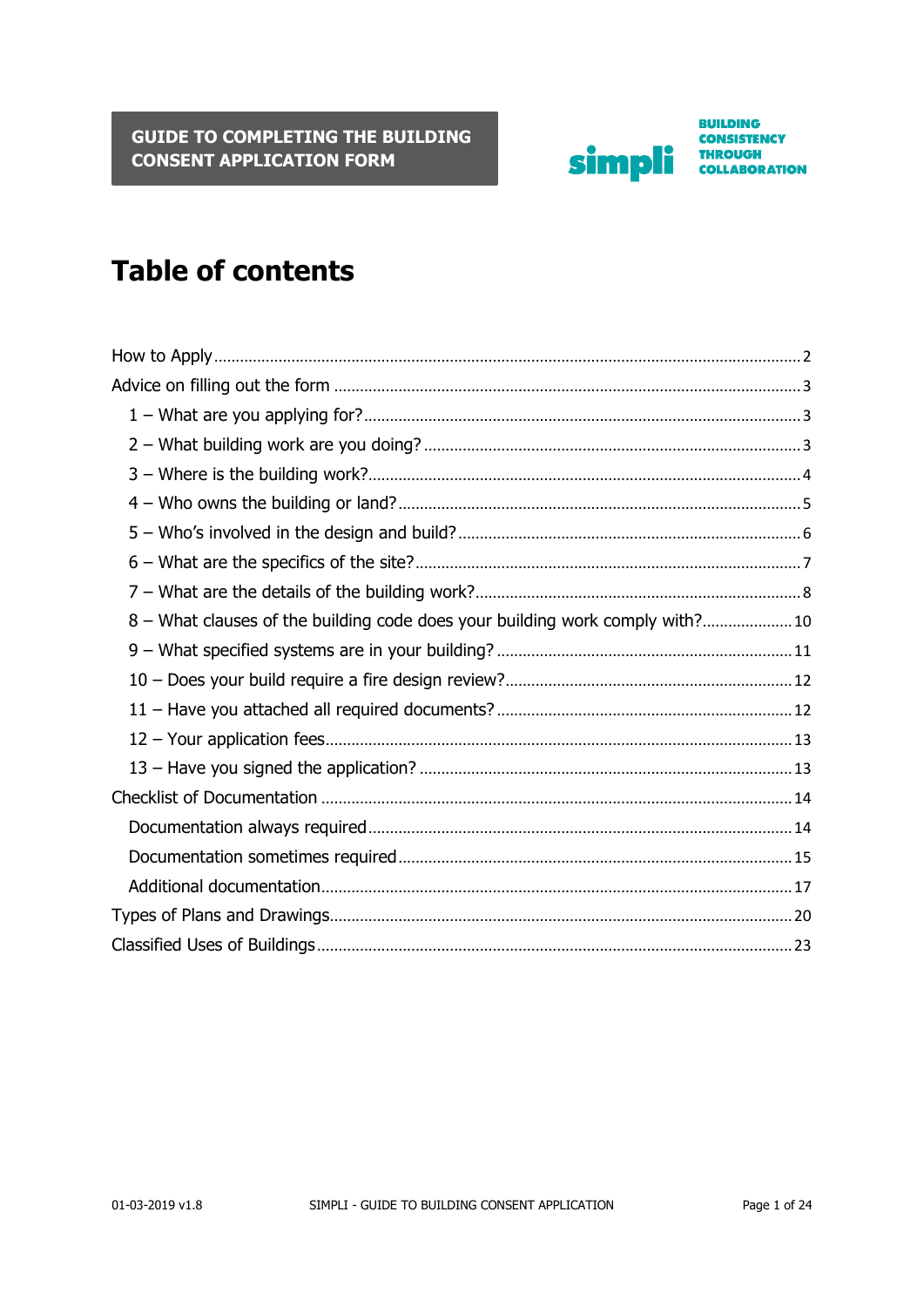

# <span id="page-1-0"></span>**How to Apply**

#### **Before you Apply**

If your application is for a medium to complex project, we recommend that you seek professional advice, as these applications require a sound knowledge of the building code.

#### **Applying using the Simpli Online Portal**

An increasing number of councils are now using the Simpli online portal, making the application process quick and easy. This [link](https://simpli.govt.nz/apply-online) will take you to the Simpli online portal, where you can see a list of councils currently offering this service.

To use the portal you will need to sign up as a customer, using a valid email address. You can sign up either as an individual, or as a company. Use this [link](https://simpli.govt.nz/register) to take you to the sign up page. Once you have signed-up, you can complete and submit your application online.

There are some useful video help guides on the portal site, [here.](https://simpli.govt.nz/apply-online)

#### **Applying using the Simpli forms**

You'll find copies of the building consent application forms in a few locations:

- on the Simpli website, [here](https://simpli.govt.nz/tool-box)
- on your council website
- at your local council office

#### **Completing the application forms, if you're not using the portal**

The forms can be completed electronically using the writeable pdf or printed to complete by hand.

If completing electronically using the writeable pdf:

fill out the form, including signatures and save the application to your computer.

If printing to complete by hand:

- please use black ink throughout and write clearly in BLOCK CAPITALS only.
- to correct a mistake on the form put a line through it and write the correction clearly to the right. If there is no space on the right, write the correction as close as possible.

Once you have completed your application form you may:

- post your application form and supporting documents to the Council;
- deliver your application form and supporting documents to the Council
- some Councils may allow your application and supporting documentation to be emailed or uploaded to their system - *please check* with your local Council's Building Consent team. **Note**: there may be restrictions on sizes of document and the types that can be sent.

Please make sure that all plans are provided in landscape format and are either A1, A2, A3 or A4 in size. They must be shown in black on white paper; and must be to the correct scale.

An incomplete application or lack of supporting information will mean that your application cannot be accepted for processing.

#### **Help and advice**

If you have any questions or just need advice, please call the Council for assistance.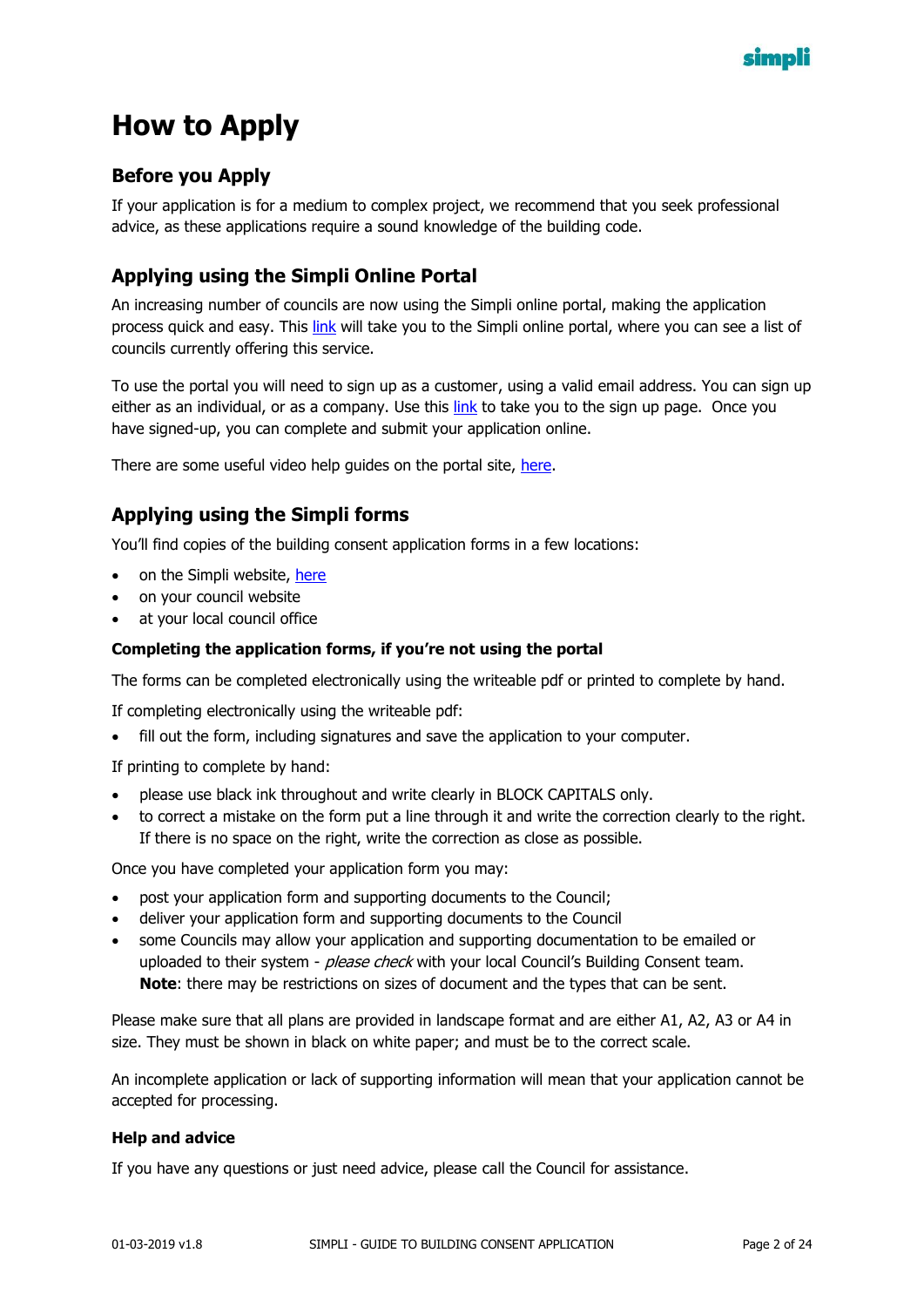

# <span id="page-2-0"></span>**Advice on filling out the form**

The following guidance notes provide information covering every section of the form.

<span id="page-2-1"></span>

| $1 -$ What are you applying for?                                                                                     | Select the appropriate box(es) to indicate<br>what type of application you are submitting.                                        |
|----------------------------------------------------------------------------------------------------------------------|-----------------------------------------------------------------------------------------------------------------------------------|
| What are you applying for? Tick all applicable                                                                       | You may need to select more than one box.                                                                                         |
| <sup>1</sup> For PIM only applications complete Sections 1 to 7, and 13 only. Follow<br>instructions as per section. |                                                                                                                                   |
| <b>Building Consent</b>                                                                                              | Project Information Memo (PIM) <sup>1</sup>                                                                                       |
| Amendment to Building Consent <sup>2</sup>                                                                           | Building Consent using a National Multiple-Use<br>Approval ('MultiProof') <sup>3</sup>                                            |
| Staged Consent <sup>2</sup>                                                                                          |                                                                                                                                   |
| Expected number of stages<br><sup>2</sup> Stage Number                                                               |                                                                                                                                   |
| $\hat{P}$ Please enter existing building consent number(s):                                                          | Please enter National Multiple-Use Approval number:                                                                               |
|                                                                                                                      | Please ensure you enter any existing building<br>consent numbers previously issued for this<br>project, along with year of issue. |

## <span id="page-2-2"></span>**2 – What building work are you doing?**

| 2.                       | What building work are you doing? Tick all applicable<br>If your building work is not listed, tick Other and provide details (this includes amendments to building consents) |                                                                             |                                                                     |   |                                                                                                                                                                                                                                                                       |
|--------------------------|------------------------------------------------------------------------------------------------------------------------------------------------------------------------------|-----------------------------------------------------------------------------|---------------------------------------------------------------------|---|-----------------------------------------------------------------------------------------------------------------------------------------------------------------------------------------------------------------------------------------------------------------------|
| □                        | <b>RESIDENTIAL</b>                                                                                                                                                           |                                                                             |                                                                     |   |                                                                                                                                                                                                                                                                       |
| □                        | New detached dwelling                                                                                                                                                        |                                                                             | New multi-residential dwelling<br>(more than 2 household units)     | □ | <b>Plumbing works</b>                                                                                                                                                                                                                                                 |
| □                        | Major alterations/additions - any<br>work that includes altering or<br>attaching to the exterior of a<br>building                                                            | □<br>work that does not include<br>altering the exterior of the<br>building | Minor alterations - any internal                                    | □ | New solid fuel burner                                                                                                                                                                                                                                                 |
| □<br><b>Details</b><br>⊔ | Garage / detached carport<br><b>COMMERCIAL/INDUSTRIAL</b>                                                                                                                    | Other, <i>please</i><br>□                                                   |                                                                     |   | Select the appropriate box(es) to indicate what sort of<br>building work you are proposing to do. You may need to<br>select more than one box.<br>If the type of building work is not listed, then tick 'Other'<br>and enter details of the work in the box provided. |
| □                        | New commercial / industrial<br>buildina                                                                                                                                      | ⊔<br>attaching to the exterior of a<br>buildina                             | Major alterations/additions - any<br>work that includes altering or |   | Seismic strengthening                                                                                                                                                                                                                                                 |
| □                        | Minor alterations - any internal<br>work that does not include<br>altering the exterior of the<br>buildina                                                                   | □<br>plumbing and ventilation)                                              | Internal fit-out only (including                                    | ◘ | Other, (please provide details<br>below)                                                                                                                                                                                                                              |
| <b>Details</b>           |                                                                                                                                                                              |                                                                             |                                                                     |   |                                                                                                                                                                                                                                                                       |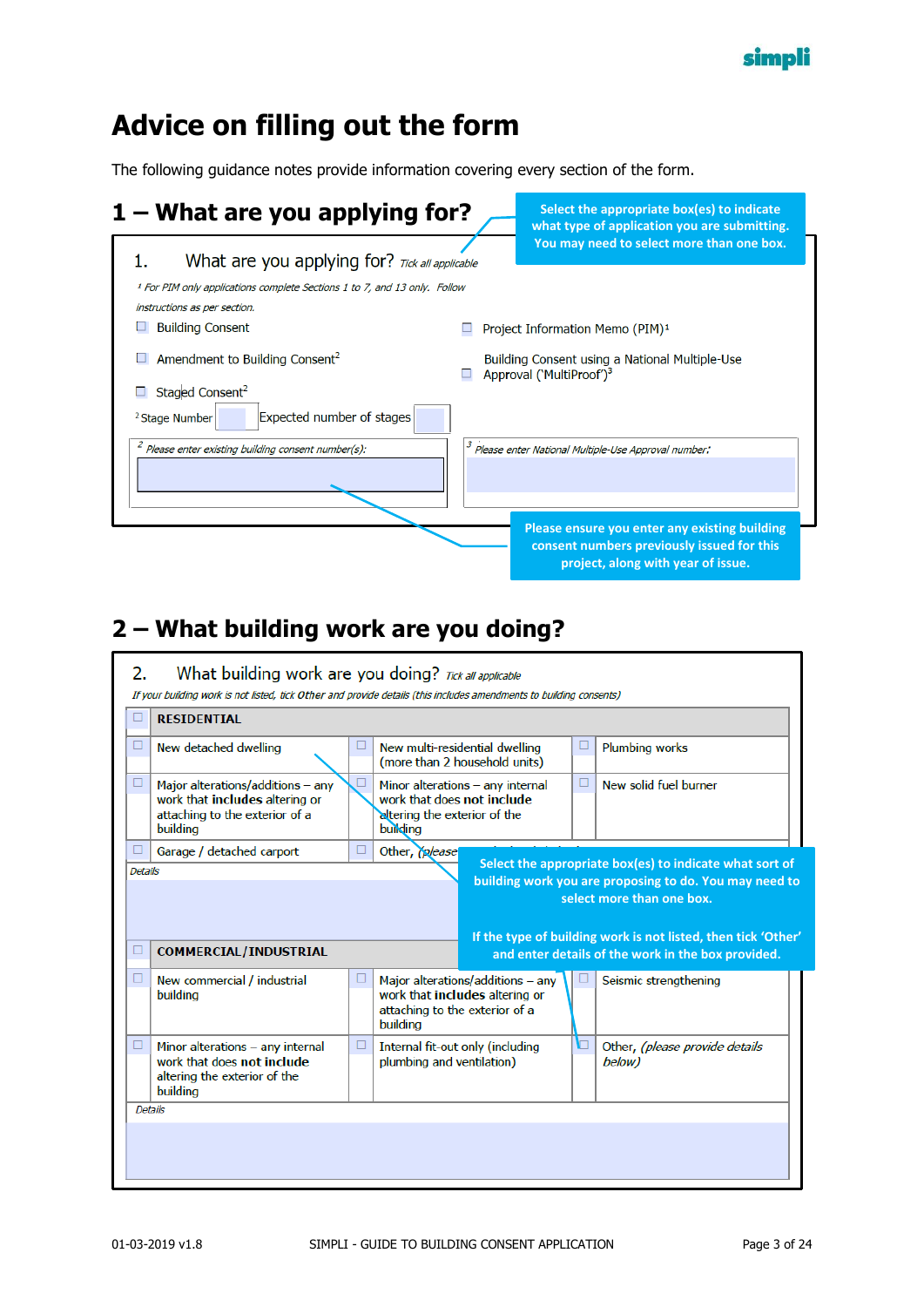

#### <span id="page-3-0"></span>**3 – Where is the building work?**

| 3.<br>Where is the building work? Complete all fields, enter N/A where not applicable                                                                                                                                                                                                                                                   |      |                      |     |                                                                                                                                                                      |           |
|-----------------------------------------------------------------------------------------------------------------------------------------------------------------------------------------------------------------------------------------------------------------------------------------------------------------------------------------|------|----------------------|-----|----------------------------------------------------------------------------------------------------------------------------------------------------------------------|-----------|
| What is the street address?<br>(If No street address, State<br>nearest street intersection &<br>distance/direction from that<br>intersection)                                                                                                                                                                                           |      |                      |     | This can be found on the land title. It<br>is usually a lot and deposited plan<br>(DP) number, but may also be a unit<br>and DP number from a unit title plan.       |           |
| Legal description:                                                                                                                                                                                                                                                                                                                      | LOT: |                      | DP: |                                                                                                                                                                      |           |
| Building name:                                                                                                                                                                                                                                                                                                                          |      |                      |     |                                                                                                                                                                      |           |
| Location of building within site/block<br>including near street access:                                                                                                                                                                                                                                                                 |      |                      |     | Level /<br>Unit $#$ :                                                                                                                                                |           |
| Does the building or site have any cultural or heritage significance, or is it a Marae?                                                                                                                                                                                                                                                 |      |                      |     | Yes                                                                                                                                                                  | <b>No</b> |
| If Yes, provide details                                                                                                                                                                                                                                                                                                                 |      |                      |     |                                                                                                                                                                      |           |
| If there is more than one building on the property,<br>please indicate which building the application<br>relates to. Where access to the building is from<br>another address, include details of the street and<br>number. For example:<br>- on street front                                                                            |      |                      |     | <b>Please provide details of any</b><br>cultural or heritage matters                                                                                                 |           |
| - at back of section, accessed from 'The Street'                                                                                                                                                                                                                                                                                        |      |                      |     |                                                                                                                                                                      |           |
| Is the subdivision of an existing site involved?                                                                                                                                                                                                                                                                                        |      |                      | Yes | <b>No</b>                                                                                                                                                            |           |
| If a sub division is proposed and you have not yet received a s224 certificate, the application will also need to provide<br>any relevant information stating legal description as at the date of application and, if subdivision is proposed, include<br>details of the relevant resource consent number and any proposed lot numbers. |      |                      |     |                                                                                                                                                                      |           |
| If Yes, complete the following:                                                                                                                                                                                                                                                                                                         |      | Resource Consent No. |     |                                                                                                                                                                      |           |
|                                                                                                                                                                                                                                                                                                                                         |      | Proposed LOT No.     |     |                                                                                                                                                                      |           |
|                                                                                                                                                                                                                                                                                                                                         |      |                      |     |                                                                                                                                                                      |           |
|                                                                                                                                                                                                                                                                                                                                         |      |                      |     | If you have not been issued with a s224<br>certificate, please provide relevant<br>information such as the legal description.<br>If you have been issued with a s224 |           |
|                                                                                                                                                                                                                                                                                                                                         |      |                      |     | certificate please provide the proposed lot                                                                                                                          |           |

**number and resource consent number.**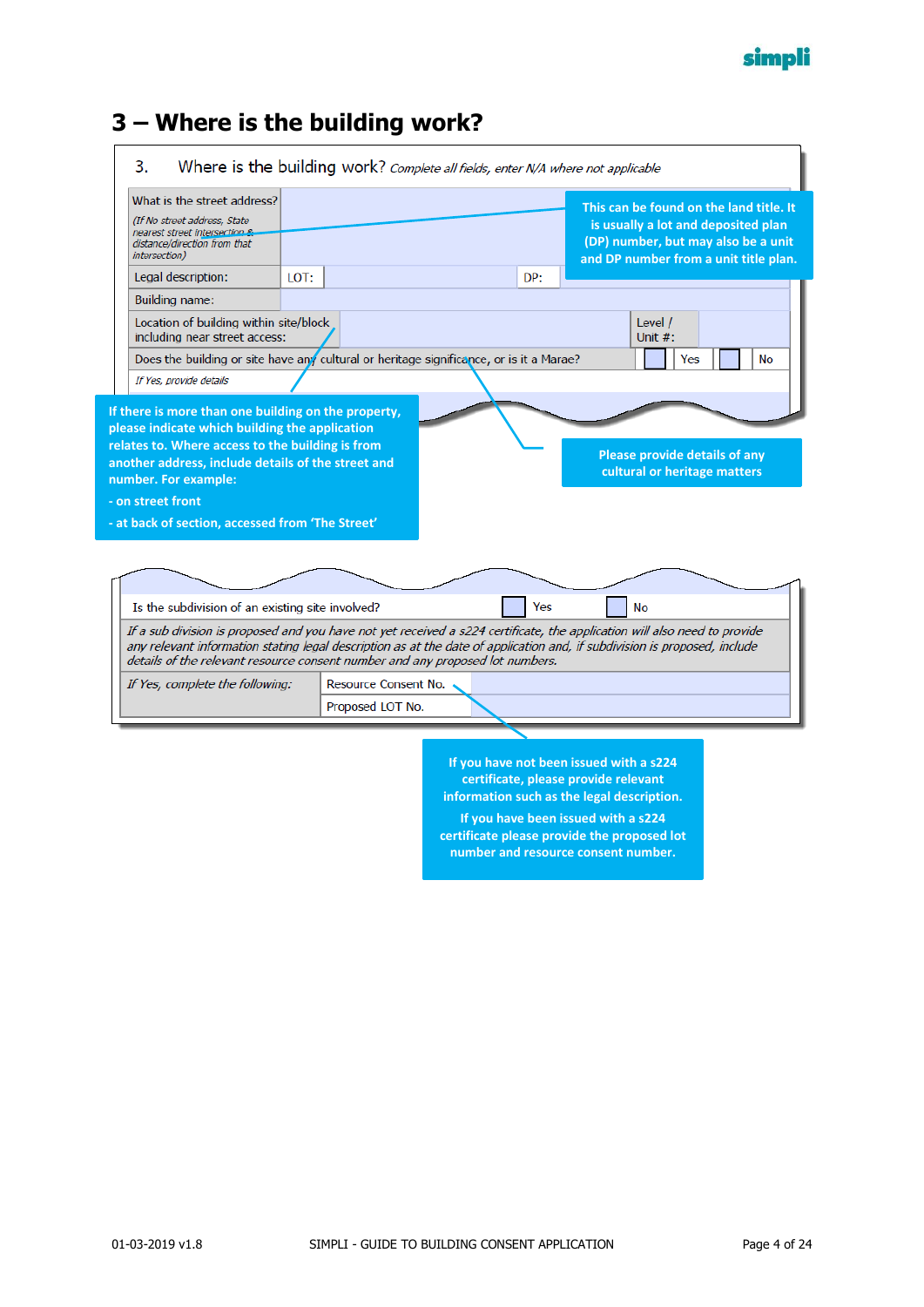## <span id="page-4-0"></span>**4 – Who owns the building or land?**

| Who owns the building or land? Complete all fields<br>4.                                                                 |           |                            |                                 |                                            |                                                                                                                                                                                                                                                                                                                                  |  |
|--------------------------------------------------------------------------------------------------------------------------|-----------|----------------------------|---------------------------------|--------------------------------------------|----------------------------------------------------------------------------------------------------------------------------------------------------------------------------------------------------------------------------------------------------------------------------------------------------------------------------------|--|
| Owner name:                                                                                                              |           |                            |                                 | Title: e.g. Mr, Mrs, Ms, Dr                |                                                                                                                                                                                                                                                                                                                                  |  |
| Owner email address:<br>Owner contact numbers:<br>Owner mailing address:                                                 | Ph:       |                            | charge rent for the property.   |                                            | This is the person, people, company or organisation shown as<br>the owner on the proof of ownership document OR another<br>person, people, company or organisation who is entitled to                                                                                                                                            |  |
| Indicate which of the following Rroof of Ownership docum<br>less than 3 months old.<br>Copy of Certificate of<br>Title   |           | Cooy of Lease<br>Agreement | trust or similar.               |                                            | Please include your preferred form of title (eg Mr, Mrs, Ms) if<br>an individual, or the contact person's name for a company,                                                                                                                                                                                                    |  |
| Are you using an Agent?                                                                                                  |           | Yes                        | No                              | If Yes, please also complete the following | <b>TUR HOME VE RIVOL VWHC</b>                                                                                                                                                                                                                                                                                                    |  |
| Who is the first point of contact for further correspondence?                                                            |           |                            |                                 | Agent                                      | Owner                                                                                                                                                                                                                                                                                                                            |  |
| Who is the first point of contact for invoicing?                                                                         |           |                            |                                 | Agent                                      | Owner                                                                                                                                                                                                                                                                                                                            |  |
| Payee name for invoice:<br>Name of contact at Agent:<br>Agent email:<br>Agent contact numbers:<br>Agent mailing address: | <b>Ph</b> |                            | online to linz.govt.nz.         |                                            | The most common 'proof of ownership' is a copy of the land<br>title (this may also be called computer register, Certificate of<br>Title, CT or property title). These can be obtained from Land<br>Information New Zealand (LINZ) - phone 0800 665 463 or go<br>There is a strong preference across councils for the Certificate |  |
| Relationship to owner:                                                                                                   |           |                            |                                 |                                            | of Title to be supplied as the Proof of Ownership document.<br>If a Certificate of Title is supplied for a Trust, it is important to                                                                                                                                                                                             |  |
| This is required if the application is<br>being made on behalf of the owner.                                             |           |                            | sufficient 'proof of ownership' |                                            | provide evidence of approval from a shareholder in the Trust.<br>The 'proof of ownership' must be less than three months old.<br>For a commercial building, a copy of the lease may serve as                                                                                                                                     |  |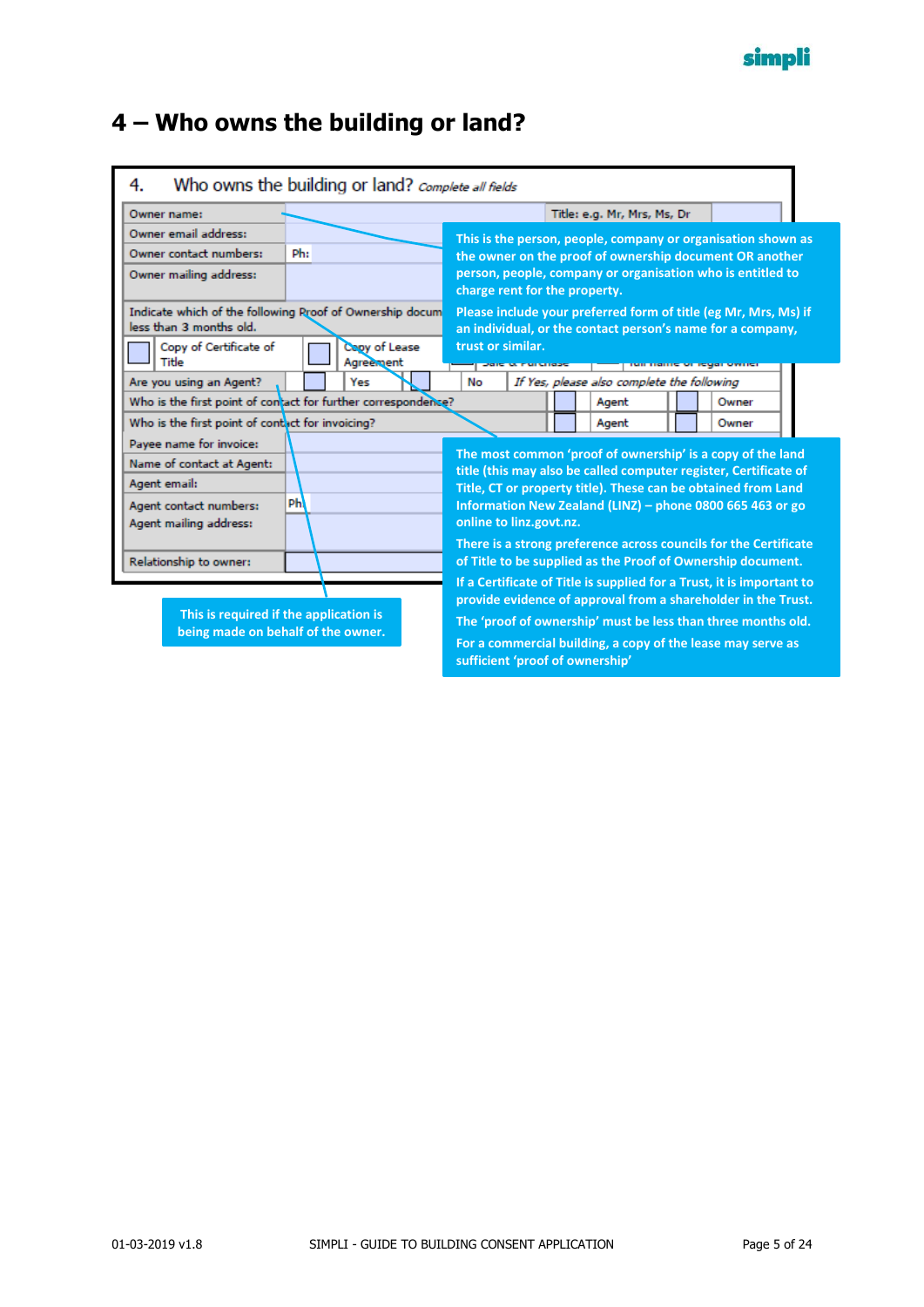

## <span id="page-5-0"></span>**5 – Who's involved in the design and build?**

|                                                   |                                                                                | <b>Complete all the fields for each Role,</b> |     |
|---------------------------------------------------|--------------------------------------------------------------------------------|-----------------------------------------------|-----|
| 5.<br>to add, please use the table in Appendix A. | Who's involved in the build? Complete air rields per line, or select N/A where | unless you have selected the N/A              |     |
|                                                   | Role                                                                           | (Not Applicable) box for that line            |     |
| Trade                                             | Designer                                                                       |                                               | N/A |
| Name:                                             |                                                                                |                                               |     |
| Address:                                          |                                                                                |                                               |     |
| Contact number:                                   |                                                                                |                                               |     |
| Email:                                            |                                                                                |                                               |     |
| Licensing class:                                  |                                                                                |                                               |     |
| Registration number:                              | LBP:                                                                           |                                               |     |
| Trade                                             | Architect                                                                      |                                               |     |
| Name:                                             |                                                                                | Please supply names, registration and         |     |
| Address:                                          |                                                                                | contact details of the designer, architect,   |     |
| Contact number:                                   |                                                                                | structural engineer and other key             |     |
| Email:                                            | If your project includes restricted                                            | individuals involved in your project (eg      |     |
| Licensing class:                                  | building work, you must supply<br>the details of the LBP's (Licensed           | carpenter, plumber, gasfitter).               |     |
| Registration number:                              | <b>Building Practitioners)</b>                                                 | For commercial applications, the details of   |     |
|                                                   | undertaking the work. Additional                                               | the fire safety designer who produced the     |     |
|                                                   | roles may be added in Appendix A.                                              | 'fire report' must be provided.               |     |
|                                                   | of this form                                                                   |                                               |     |
| Appendix A                                        | List of those involved in the build                                            |                                               |     |
|                                                   | Role                                                                           |                                               |     |
| Trade                                             |                                                                                |                                               |     |
| Name:                                             |                                                                                |                                               |     |
| Address:                                          |                                                                                |                                               |     |
| Contact number:                                   |                                                                                |                                               |     |
| Email:                                            |                                                                                |                                               |     |
| Class:                                            |                                                                                |                                               |     |
| Registration number:                              |                                                                                |                                               |     |
| Trade                                             |                                                                                |                                               |     |
| Name:                                             |                                                                                |                                               |     |
| Address:                                          |                                                                                |                                               |     |
| Contact number:                                   |                                                                                |                                               |     |
| Email:                                            |                                                                                |                                               |     |
| classe                                            |                                                                                |                                               |     |

| GldSS:               |  |
|----------------------|--|
| Registration number: |  |
| Trade                |  |
| Name:                |  |
| Address:             |  |
| Contact number:      |  |
| Email:               |  |
| Class:               |  |
| Registration number: |  |
| Trade                |  |
| Name:                |  |
|                      |  |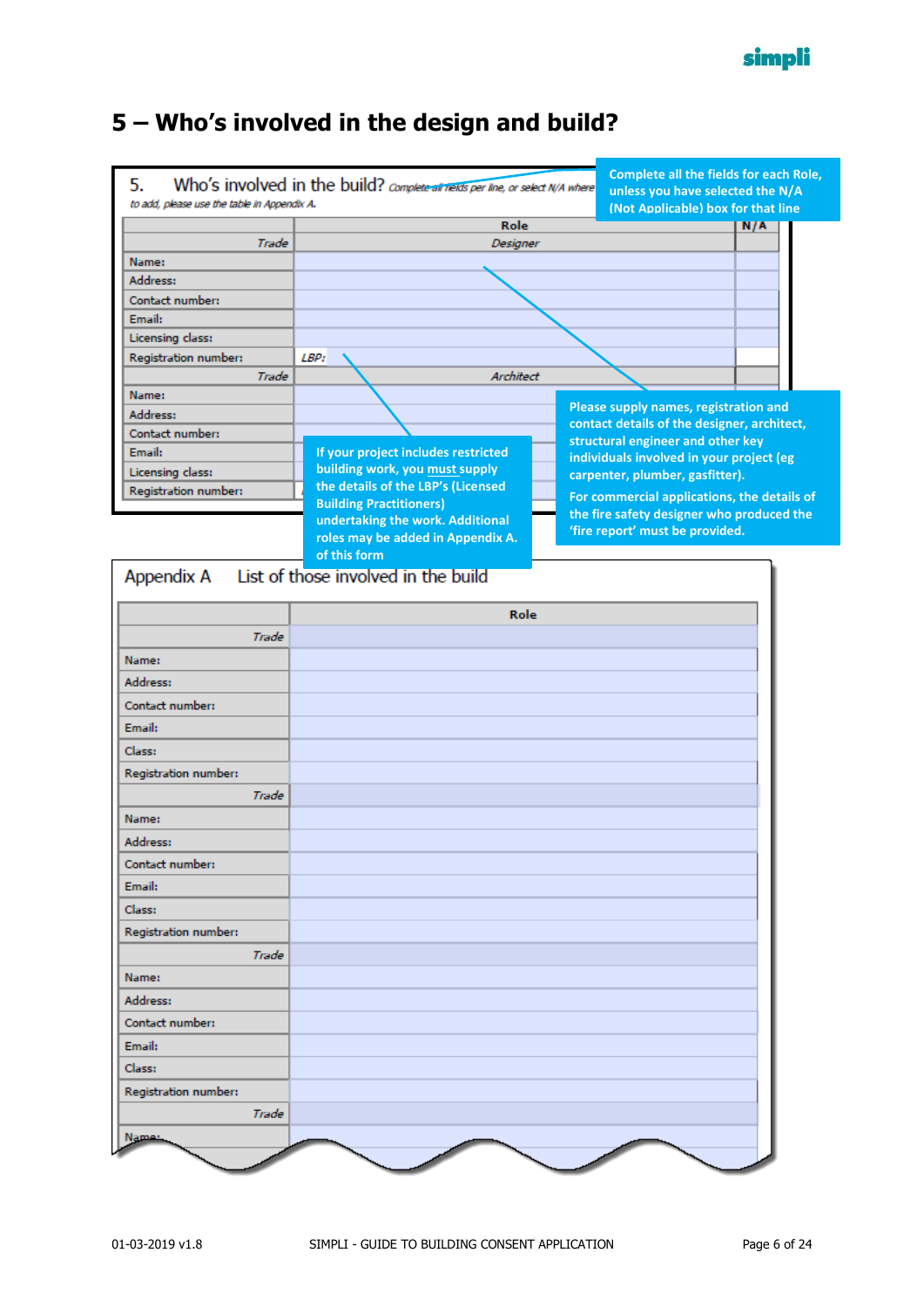

## <span id="page-6-0"></span>**6 – What are the specifics of the site?**

| What is the wind zone?                                                           |                                                                                                                                                                              |                                                                                   |                       |   |                                                                                      |   |                                                                                    |    |          |
|----------------------------------------------------------------------------------|------------------------------------------------------------------------------------------------------------------------------------------------------------------------------|-----------------------------------------------------------------------------------|-----------------------|---|--------------------------------------------------------------------------------------|---|------------------------------------------------------------------------------------|----|----------|
| Low<br>□                                                                         | Medium<br>□                                                                                                                                                                  | High<br>□                                                                         | <b>Very High</b><br>□ | □ | <b>Extra High</b>                                                                    | □ | <b>Specific Design</b><br>State value below                                        |    |          |
|                                                                                  | What is the exposure zone?                                                                                                                                                   | Low(B)<br>□                                                                       | Medium (C)<br>□       | □ | High/Sea spray (D)                                                                   |   |                                                                                    |    |          |
|                                                                                  | Does the proposed external building work cover two or more allotments?                                                                                                       |                                                                                   |                       |   | This information is required for all external work.                                  |   |                                                                                    |    |          |
|                                                                                  | Are there public drains on the site?                                                                                                                                         |                                                                                   |                       |   | Please confirm if the work is taking place over a                                    |   |                                                                                    |    |          |
| and fill or contamination?                                                       | Is the site subject to natural or created hazards such as erosion, subsidence,                                                                                               |                                                                                   |                       |   | boundary or the building consent covers work on<br>more than one allotment.          |   |                                                                                    |    |          |
|                                                                                  | Are there any alterations to land contours (eg earthworks)?                                                                                                                  |                                                                                   |                       |   | Under section 75 of the Building Act 2004, this                                      |   |                                                                                    |    |          |
|                                                                                  | Are there new or altered connections to public utilities?                                                                                                                    |                                                                                   |                       |   | may impact your ability to transfer or lease<br>individual allotments in the future. |   |                                                                                    |    |          |
|                                                                                  | This information is required when making                                                                                                                                     |                                                                                   | معية اهته             |   |                                                                                      |   |                                                                                    |    |          |
| changes.                                                                         | structural or building-envelope related                                                                                                                                      |                                                                                   |                       |   |                                                                                      |   |                                                                                    |    |          |
|                                                                                  | Sites are classified as being in Low/                                                                                                                                        |                                                                                   |                       |   | This public drain information is always                                              |   |                                                                                    |    |          |
|                                                                                  | Medium/High/Sea Spray exposure zones                                                                                                                                         |                                                                                   | required.             |   |                                                                                      |   |                                                                                    |    |          |
|                                                                                  | depending on the severity of exposure to                                                                                                                                     |                                                                                   |                       |   | Your local Council may have online maps                                              |   |                                                                                    |    |          |
|                                                                                  | wind-driven sea salt or to geothermal gases.                                                                                                                                 |                                                                                   |                       |   | which supply this information. If not,                                               |   |                                                                                    |    |          |
|                                                                                  | Refer to NZS3604 for full details.                                                                                                                                           |                                                                                   |                       |   |                                                                                      |   |                                                                                    |    |          |
|                                                                                  |                                                                                                                                                                              | ag work cover two on                                                              | ments?                |   | contact the Council for further advice.                                              |   |                                                                                    |    |          |
|                                                                                  | Are there public drains on the site?<br>Is the site subject to natural or created hazards such as erosion, subsidence, flooding, slips, cut                                  |                                                                                   |                       |   |                                                                                      |   | □<br>Yes<br>□<br>Yes                                                               |    | No<br>No |
|                                                                                  |                                                                                                                                                                              |                                                                                   |                       |   |                                                                                      |   |                                                                                    |    |          |
|                                                                                  | Are there any alterations to land contours (eg earthworks)?                                                                                                                  |                                                                                   |                       |   |                                                                                      |   | Has the land been cut or filled in the<br>past or is this being proposed?          |    |          |
|                                                                                  | Are there new or altered connections to public utilities?                                                                                                                    |                                                                                   |                       |   |                                                                                      |   | <b>Generally applicable if more than half</b>                                      |    |          |
|                                                                                  | Are there new or altered locations and/or external dimensions of buildings?                                                                                                  |                                                                                   |                       |   |                                                                                      |   | a metre height of earth is being cut or                                            |    |          |
|                                                                                  | Is there new or altered access for vehicles?                                                                                                                                 |                                                                                   |                       |   |                                                                                      |   | filled. However, for large projects the<br>cut or fill is defined on volume level. |    |          |
|                                                                                  | Is the building work over or adjacent to any road or public place?                                                                                                           |                                                                                   |                       |   |                                                                                      |   |                                                                                    |    |          |
|                                                                                  | Does the building work involve the disposal of storm-water or wastewater?<br>Is the building work over any existing drains or sewers or in close proximity to wells or water |                                                                                   |                       |   |                                                                                      |   | Yes<br>Yes                                                                         | ΝO | No       |
|                                                                                  | Are there any other matters known to the applicant that may require authorisation from the                                                                                   |                                                                                   |                       |   |                                                                                      |   | $\Box$<br>Yes                                                                      | □  | No       |
|                                                                                  | If Yes, please provide a summary here                                                                                                                                        |                                                                                   |                       |   |                                                                                      |   |                                                                                    |    |          |
|                                                                                  |                                                                                                                                                                              |                                                                                   |                       |   |                                                                                      |   |                                                                                    |    |          |
|                                                                                  |                                                                                                                                                                              | This information is required if extending                                         |                       |   |                                                                                      |   | Are any new or changed connections                                                 |    |          |
|                                                                                  |                                                                                                                                                                              | the building envelope, changing the use                                           |                       |   |                                                                                      |   | for telephones, fibre-optic, potable                                               |    |          |
|                                                                                  |                                                                                                                                                                              | of a room or for new builds.                                                      |                       |   |                                                                                      |   | water, stormwater, waste water,<br>electricity or gas required for the site?       |    |          |
| Does the propo<br>and fill or contamination?<br>mains?<br>territorial authority? |                                                                                                                                                                              | Your local Council may have online maps<br>which supply this information. If not, |                       |   |                                                                                      |   |                                                                                    |    |          |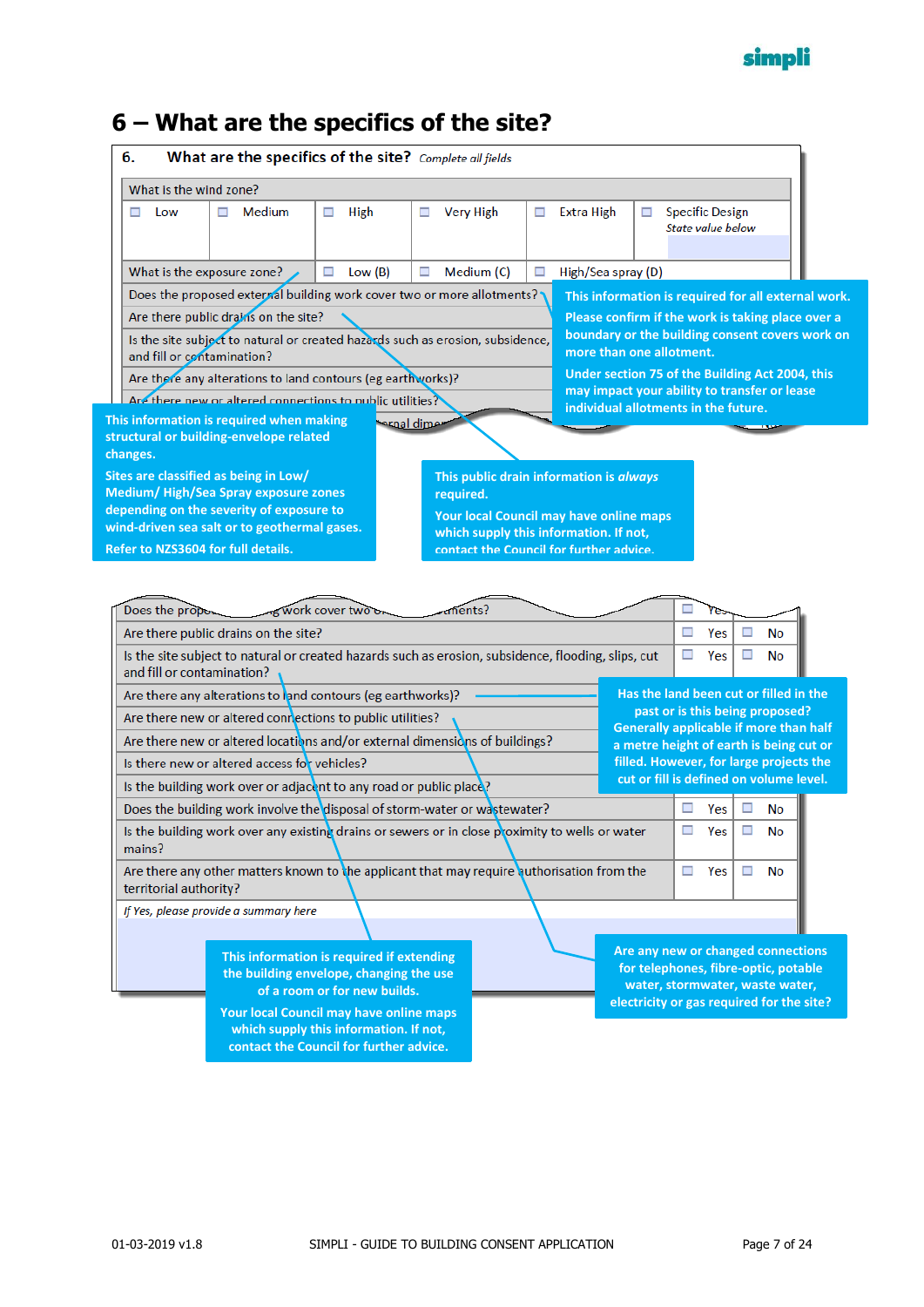

## <span id="page-7-0"></span>**7 – What are the details of the building work?**

| 7.<br>Provide a full description of<br>the building work:<br>E.g. 4 Bedroom dwelling with,<br>multiple cladding types and<br>attached garage                                                                                                                                                                                                                                                   | What are the details of the building work? $_{Comp}$                                                                                                                                                                        |                                    |          | Clearly describe the work planned. More detail is<br>better than less. For example:<br>- say 'new two-storey house with separate garage'<br>rather than 'new dwelling'<br>- say 'remove hot water cylinder to create ensuite for<br>master bedroom' rather than 'internal alterations'<br>If this is an amendment to a building consent, please<br>provide details of the amendment, not the building<br>work of the original consent                                                                                                                                                                             |            |              |  |
|------------------------------------------------------------------------------------------------------------------------------------------------------------------------------------------------------------------------------------------------------------------------------------------------------------------------------------------------------------------------------------------------|-----------------------------------------------------------------------------------------------------------------------------------------------------------------------------------------------------------------------------|------------------------------------|----------|-------------------------------------------------------------------------------------------------------------------------------------------------------------------------------------------------------------------------------------------------------------------------------------------------------------------------------------------------------------------------------------------------------------------------------------------------------------------------------------------------------------------------------------------------------------------------------------------------------------------|------------|--------------|--|
| Estimated value of the building work (including GST):                                                                                                                                                                                                                                                                                                                                          | If the application is for an amendment to a building consent, please add the                                                                                                                                                |                                    | \$<br>\$ |                                                                                                                                                                                                                                                                                                                                                                                                                                                                                                                                                                                                                   | $\Box$ N/A |              |  |
| additional value if applicable (including GST):<br>What is the intended life of the building?                                                                                                                                                                                                                                                                                                  |                                                                                                                                                                                                                             |                                    | □        | $50+$ years                                                                                                                                                                                                                                                                                                                                                                                                                                                                                                                                                                                                       | □          | Limited Life |  |
|                                                                                                                                                                                                                                                                                                                                                                                                | If Limited Life, please indicate the intended life of the building                                                                                                                                                          |                                    |          |                                                                                                                                                                                                                                                                                                                                                                                                                                                                                                                                                                                                                   | years      |              |  |
|                                                                                                                                                                                                                                                                                                                                                                                                | Have you discussed this project with Council prior to applying?                                                                                                                                                             |                                    | П        | Yes                                                                                                                                                                                                                                                                                                                                                                                                                                                                                                                                                                                                               | $\Box$     | No           |  |
| Does the project include Restricted Building Work?                                                                                                                                                                                                                                                                                                                                             |                                                                                                                                                                                                                             |                                    | П        | Yes                                                                                                                                                                                                                                                                                                                                                                                                                                                                                                                                                                                                               | □          | No           |  |
|                                                                                                                                                                                                                                                                                                                                                                                                | Are you applying for Owner/Builder exemption to complete the Restricted                                                                                                                                                     |                                    |          |                                                                                                                                                                                                                                                                                                                                                                                                                                                                                                                                                                                                                   |            |              |  |
| The life of a building is usually<br>indefinite (not less than 50 years). If<br>you intend to remove the building<br>before that time, you need to state<br>the life of the building, for example:<br>- a marquee for a two-day event<br>- concert grandstands with a life of<br>two weeks<br>- a show home with a life of six<br>years<br>- temporary site office with a life of<br>two years |                                                                                                                                                                                                                             | the value of:<br>$-GST.$<br>house. |          | building levy calculation. The estimate must include<br>- materials including the value of salvaged materials<br>- fees charged for design work<br>- builders, plumbers and other contractor's charges at<br>normal commercial rates<br>- owner's own labour at normal commercial rates<br>- project manager's charges<br>A rough guide to the average square metre costs of<br>your building work is: \$1,500/m2 is low cost; \$2,000-<br>\$2,500/m2 is a median cost; and \$3,000/m2 upwards<br>is likely to reflect difficult building conditions (e.g.<br>steeply sloping section) or a more bespoke designed |            |              |  |
|                                                                                                                                                                                                                                                                                                                                                                                                | For certain types of work, it is<br>strongly recommended that you meet<br>with Council prior to lodging your<br>application. To find out whether a<br>meeting is recommended, contact a<br>building officer at the Council. |                                    |          | A designer will usually charge between 6 and 15<br>percent of the total cost of the job depending on how<br>complex and how large the project is; and what<br>services the designer provides.<br>If you need expert assistance in calculating the costs of<br>your project, a Quantity Surveyor will be able to give<br>you an accurate estimate of your project costs.                                                                                                                                                                                                                                           |            |              |  |

**two weeks**

**years**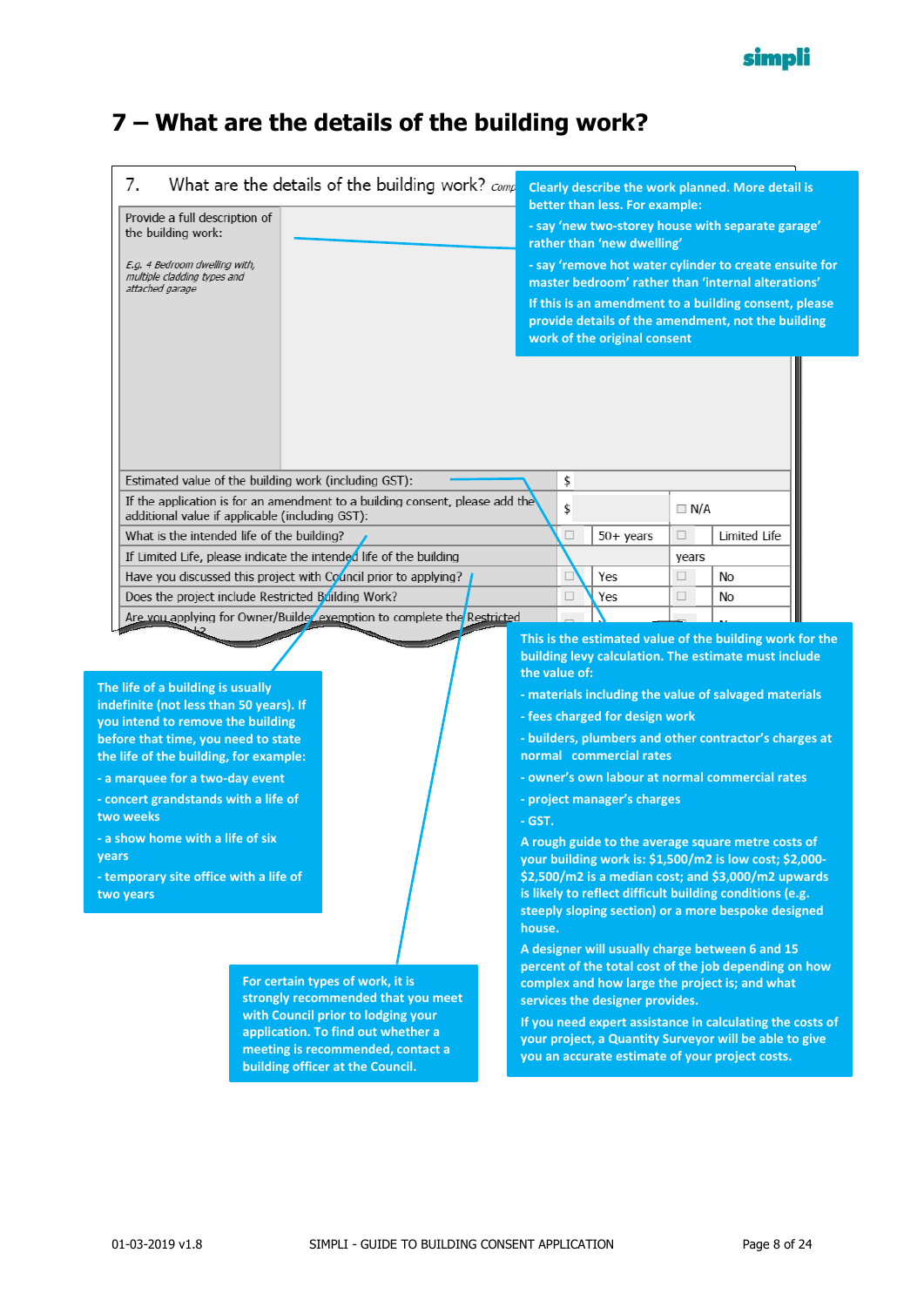#### simpli

#### **7 – What are the details of the building work? (cont'd)**

**Restricted Building Work (RBW) concerns projects that involve work critical to a building's structural integrity or weather-tightness. In general, such work includes bricklaying or block laying, external plastering, certain types of carpentry, foundations work and roofing work – although this is not an exhaustive list.**

**RBW does not apply to:**

- **- mixed use apartment (e.g. buildings with shops)**
- **- ancillary and outbuildings (e.g. detached garages/carports, bridges, swimming pools)**
- **- commercial building of any height**
- **- large apartment buildings (those that exceed 10m in height)**

**For If there is any Restricted Building Work you will need to provide a memorandum from Licensed Building Practitioner form and Certificate of Design Work for each type of building work being undertaken.** 

**If you are applying for Owner / Builder exemption to complete the Restricted Building Work, then you will need to complete the Statutory Declaration as to Owner Builder form.**

**Please indicate if the application is related to the weathertight Financial Assistance Package (FAP), and if it is please provide the FAP number. Also indicate whether this is a re-clad application.**

**Information on weathertight services help for owner of leaky homes can be found at** 

**https://www.building.govt.nz/resolvin g-problems/resolutionoptions/weathertight-services/.**

| Does the proje-                                                                                                                                                                                                                                                                                    |        | <b>Incted Building</b> |    |    |                                                                                       |     |     |           |   |    |
|----------------------------------------------------------------------------------------------------------------------------------------------------------------------------------------------------------------------------------------------------------------------------------------------------|--------|------------------------|----|----|---------------------------------------------------------------------------------------|-----|-----|-----------|---|----|
| Are you applying for Oymer/Builder exemption to complete the Restricted<br><b>Building Work?</b>                                                                                                                                                                                                   |        |                        |    |    | п                                                                                     | Yes | ⊔   | <b>No</b> |   |    |
| If Yes, please complete and attach the Statutory Declaration as to Owner Builder form (click here)<br>If No, please complete and attach the Memorandum from Licensed Building Practitioner: Certificate of <i>Design Work form (click here) for each</i><br>type of building work being undertaken |        |                        |    |    |                                                                                       |     |     |           |   |    |
| Total number of floor levels:                                                                                                                                                                                                                                                                      |        |                        |    |    | Levels below ground:                                                                  |     |     |           |   |    |
| Current floor area:                                                                                                                                                                                                                                                                                |        |                        |    |    | Proposed new total floor area:                                                        |     |     |           |   |    |
| If you are making alterations to an existing dwelling, please complete the following:                                                                                                                                                                                                              |        |                        |    |    |                                                                                       |     |     |           |   |    |
| Is there any Recladding?                                                                                                                                                                                                                                                                           | $\Box$ | Yes                    | □. | No | Is Recladding covered by a claim under<br>the Financial Assistance Package<br>scheme? |     |     | Yes<br>□  | п | No |
| If Yes, please provide Financial Assistance Package reference number                                                                                                                                                                                                                               |        |                        |    |    |                                                                                       |     |     |           |   |    |
| Does the building work involve a swimming pool?                                                                                                                                                                                                                                                    |        |                        |    |    |                                                                                       | ப   | Yes |           |   | No |
| Year first constructed:                                                                                                                                                                                                                                                                            |        |                        |    |    |                                                                                       |     |     |           |   |    |
| Current lawful established use:                                                                                                                                                                                                                                                                    |        |                        |    |    |                                                                                       |     |     |           |   |    |
| Proposed use:                                                                                                                                                                                                                                                                                      |        |                        |    |    |                                                                                       |     |     |           |   |    |
| Will the building work result in a change of use of the building?                                                                                                                                                                                                                                  |        |                        |    |    |                                                                                       |     | п   | Yes       |   | No |
| If you are unsure how to determine if a change of use will occur, please refer to the quidance provided by the Ministry of Business, Innovation and<br>Employment: http://www.building.govt.nz/managing-buildings/change-of-bse-and-alterations/                                                   |        |                        |    |    |                                                                                       |     |     |           |   |    |
| If Yes, please provide details                                                                                                                                                                                                                                                                     |        |                        |    |    |                                                                                       |     |     |           |   |    |

**For the purpose of the building code 'buildings' are classified according to type, under seven categories. The categories are set by the building code. See the 'Classified Uses' section at the end of this document.**

**If you are unsure about the current lawfully established use of a building, please discuss this with a Council officer.**

**If the use of all or part of the building will change, then a 'change of use' will occur. You will need to provide details of the new use of the building or parts of the building. The change of use provisions also relate to the establishment of a household unit where one did not exist before. For example:**

- **- office space (WL) converted to restaurant (CL)**
- **- changing a garage into a self-contained flat**
- **- café space (CL) converted to hairdresser (WL)**
- **The following document may also provide useful guidance on determining a change of use:**

**https://www.building.govt.nz/assets/Uploads/managingbuildings/changing-or-assessing-building-use-in-canterbury/changeof-use-guidance-ccc.pdf**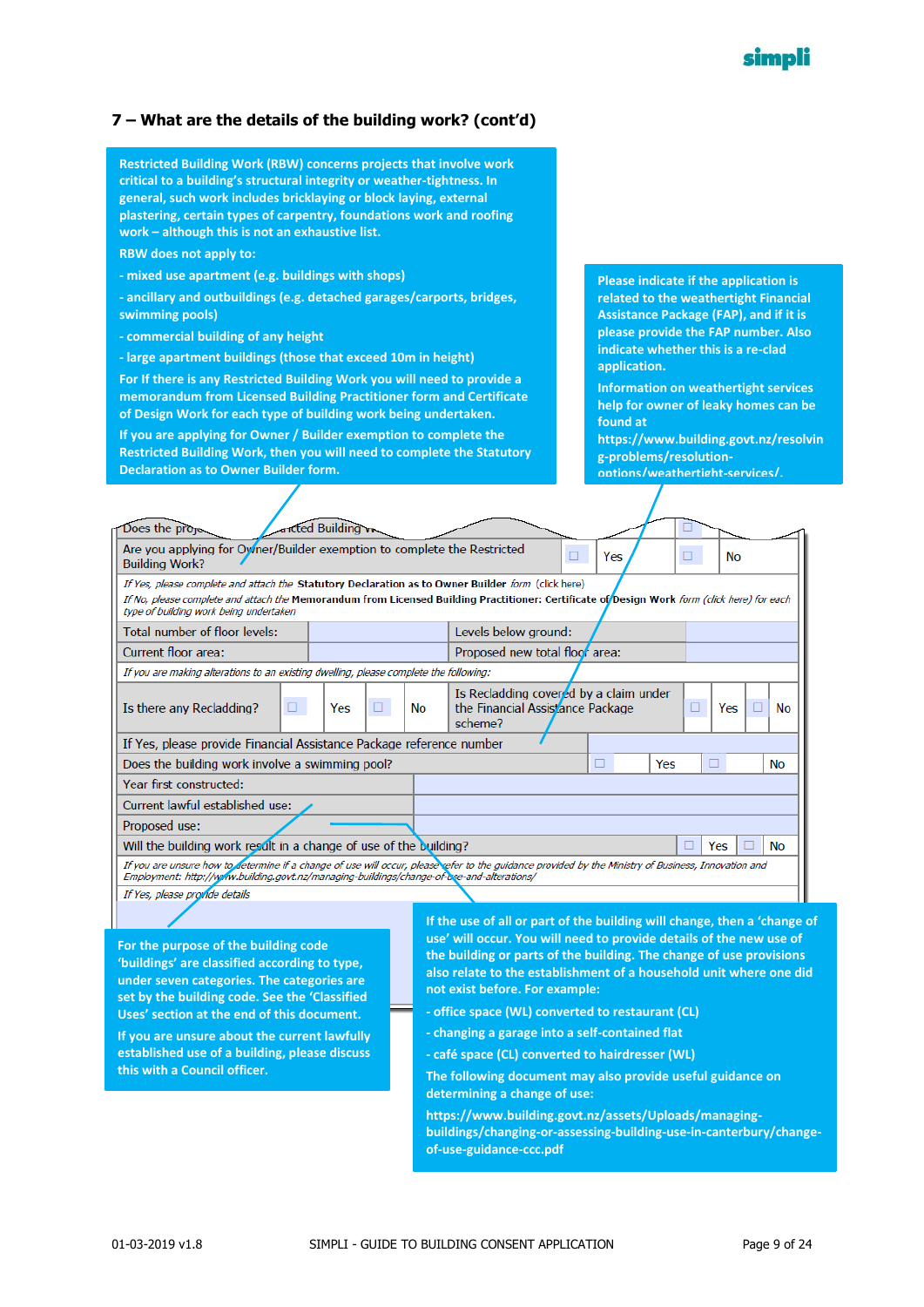

#### <span id="page-9-0"></span>**8 – What clauses of the building code does your building work comply with?**

8. What clauses of the building code does your building work comply with?

Please read the following carefully:

- · You are required to indicate what code clause(s) your building work complies with
- . Unless otherwise noted below, your application will be assessed under Acceptable Solutions
- · If you are using another means of compliance, please provide details of the standard(s) that your building work complies with and the means of compliance in the space provided. Use a separate sheet of paper if necessary
- If you do not provide all the necessary information to show how your application complies with the Building Code, it will be returned unprocessed.

I understand that this application is to be assessed against Acceptable Solutions, unless otherwise stated in the following section. Please tick to indicate your agreement.

| ⊔      | <b>B1 Structure</b>                                                                                                                                                                                            | ப | F1 Hazardous agents on site                     |                           | ш | <b>G5</b> Interior environment                                                                                                                                                                                                                                                                                                                                                                                                                                                                                                                         |  |
|--------|----------------------------------------------------------------------------------------------------------------------------------------------------------------------------------------------------------------|---|-------------------------------------------------|---------------------------|---|--------------------------------------------------------------------------------------------------------------------------------------------------------------------------------------------------------------------------------------------------------------------------------------------------------------------------------------------------------------------------------------------------------------------------------------------------------------------------------------------------------------------------------------------------------|--|
| □      | <b>B2 Durability</b>                                                                                                                                                                                           | П | F2 Hazardous building<br>materials              |                           | п | G6 Airborne & impact sound                                                                                                                                                                                                                                                                                                                                                                                                                                                                                                                             |  |
| □      | C1 Protection from fire                                                                                                                                                                                        | □ | <b>F3 Hazardous substances and</b><br>processes |                           | □ | <b>G7 Natural light</b>                                                                                                                                                                                                                                                                                                                                                                                                                                                                                                                                |  |
| □      | C2 Prevention of fire occurring                                                                                                                                                                                | π | F4 Safety from falling                          |                           | □ | <b>G8 Artificial light</b>                                                                                                                                                                                                                                                                                                                                                                                                                                                                                                                             |  |
| $\Box$ | C3 Fire affecting areas beyond<br>fire source                                                                                                                                                                  | Ξ | F5 Site safety                                  |                           | π | <b>G9 Electricity</b><br>This section of the form requires you to state how                                                                                                                                                                                                                                                                                                                                                                                                                                                                            |  |
| □      | C4 Movement to place of safety                                                                                                                                                                                 | π | F6 Visibility in esca                           |                           |   | you will comply with the requirements of each                                                                                                                                                                                                                                                                                                                                                                                                                                                                                                          |  |
| $\Box$ | C5 Access & safety for fire-<br>fighting operations                                                                                                                                                            | Ξ | F7 Warning systen                               | relating to your project. |   | applicable clause area within the building code                                                                                                                                                                                                                                                                                                                                                                                                                                                                                                        |  |
| □      | C6 Structural stability                                                                                                                                                                                        | □ | F8 Signs                                        |                           |   | This section lists out the seven key clause areas from                                                                                                                                                                                                                                                                                                                                                                                                                                                                                                 |  |
| Ξ      | D1 Access routes                                                                                                                                                                                               | o | F9 Means of restric<br>to residential pools     |                           |   | the building code: B1-B2 Stability, C1-C6 Fire Safety,<br>D1-D2 Access, E1-E3 Moisture, F1-F8 Safety of Users,                                                                                                                                                                                                                                                                                                                                                                                                                                         |  |
| π      | D2 Mechanical installations                                                                                                                                                                                    | O | G1 Personal hygier                              |                           |   | G1-G15 Services and Facilities, and H1 Energy<br>Efficiency. You are required to tick each code clause                                                                                                                                                                                                                                                                                                                                                                                                                                                 |  |
| □      | E1 Surface water                                                                                                                                                                                               | □ | G2 Laundering                                   |                           |   | that your building work complies with.                                                                                                                                                                                                                                                                                                                                                                                                                                                                                                                 |  |
| $\Box$ | <b>E2 External moisture</b>                                                                                                                                                                                    | Ξ | G3 Food preparatio<br>prevention of cont        |                           |   | The underlying assumption in this section is that your<br>application meets an Acceptable Solution for each                                                                                                                                                                                                                                                                                                                                                                                                                                            |  |
| □      | <b>E3 Internal moisture</b>                                                                                                                                                                                    | □ | <b>G4 Ventilation</b>                           |                           |   | clause selected. If you are seeking to use another                                                                                                                                                                                                                                                                                                                                                                                                                                                                                                     |  |
|        | Provide details of all Verification Methods being used (Include relevant<br>Provide details of all Alternative Solutions being used (Include relevant<br>and modifications (including applicable code clauses) |   |                                                 | solutions.                |   | method to comply with the building code (or seeking<br>a waiver/modification to the code), please use the<br>text boxes to indicate the details of the standard(s)<br>that your building work complies with, and the<br>means of compliance. You will also need to attach<br>evidence for each applicable selection such as<br>drawings, plans, supplied specifications and<br>information on 'alternative' and other 'acceptable'<br>This section is the main part of the application that is<br>likely to cause problems for people with no building |  |
|        |                                                                                                                                                                                                                |   |                                                 |                           |   | industry experience. In this case, you should get your<br>architect or designer to complete this section.                                                                                                                                                                                                                                                                                                                                                                                                                                              |  |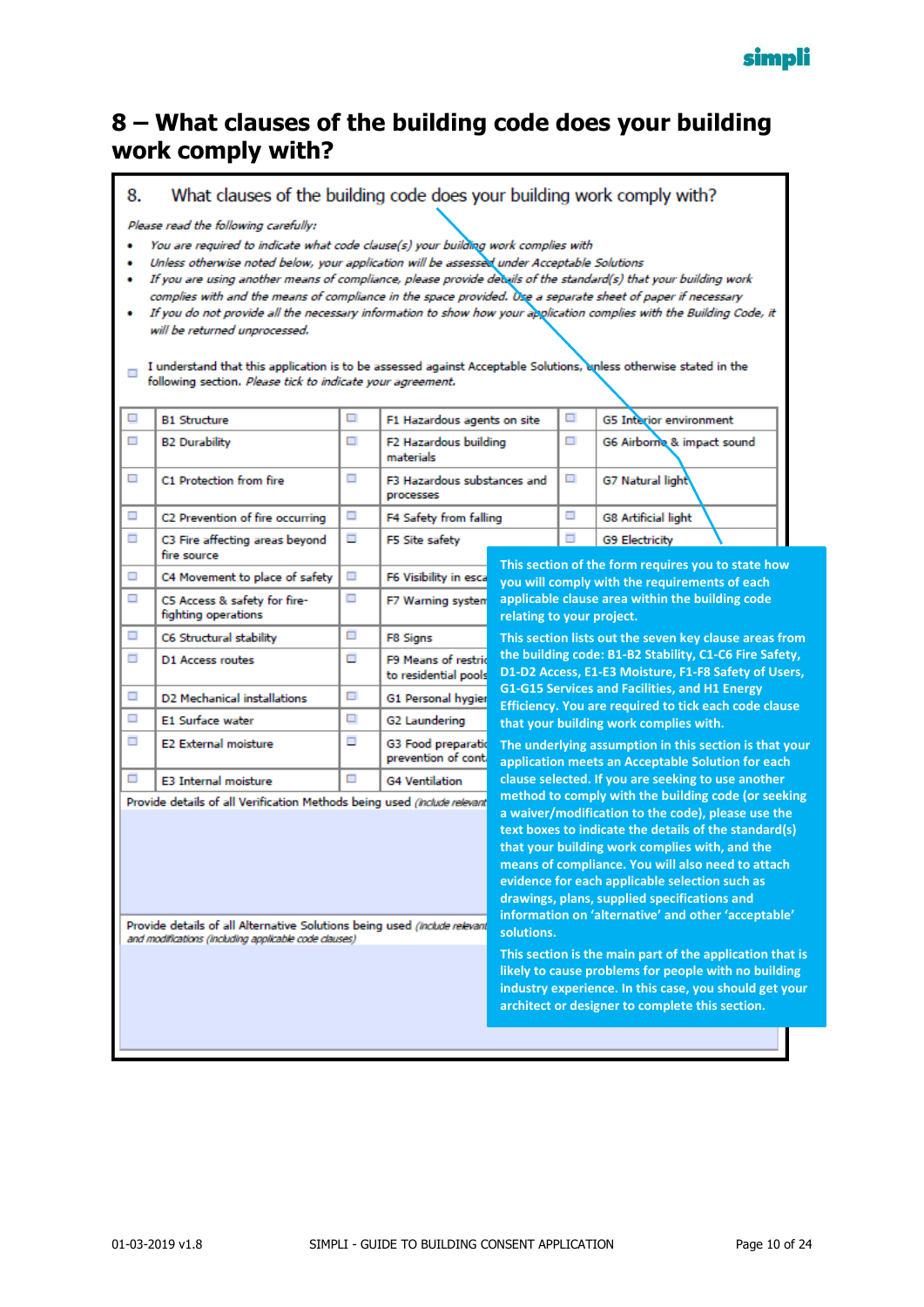

4

 $\sim$ 

## <span id="page-10-0"></span>**9 – What specified systems are in your building?**

What specified systems are in your building? complete all fields 9.

|                 |                                                                                                                                             |                                  |                     |           |              | Does your building work involve any Specified Systems (SS)? |                                  |                |    |                                                                  | Yes                    |  | No |                                                                                                                              |
|-----------------|---------------------------------------------------------------------------------------------------------------------------------------------|----------------------------------|---------------------|-----------|--------------|-------------------------------------------------------------|----------------------------------|----------------|----|------------------------------------------------------------------|------------------------|--|----|------------------------------------------------------------------------------------------------------------------------------|
|                 |                                                                                                                                             |                                  |                     |           |              |                                                             |                                  |                |    |                                                                  |                        |  |    |                                                                                                                              |
|                 | Residential please complete the following                                                                                                   |                                  |                     |           |              |                                                             |                                  |                |    |                                                                  | N/A                    |  |    |                                                                                                                              |
|                 | If Yes, please complete Specified System 16 (Cable Car) below                                                                               |                                  |                     |           |              |                                                             |                                  |                |    | If Yes, please provide detail                                    |                        |  |    |                                                                                                                              |
|                 | SS16 Does your building work involve a cable car?                                                                                           |                                  |                     |           |              |                                                             |                                  | Yes            | No | below                                                            |                        |  |    |                                                                                                                              |
|                 | SS Cable cars                                                                                                                               | <b>Existing</b>                  | Removed             | Altered   | Added<br>New |                                                             |                                  |                |    | Complete this section if the cable car is being altered or added |                        |  |    |                                                                                                                              |
|                 |                                                                                                                                             |                                  |                     |           |              |                                                             | Performance Standards            | Procedures     |    | <b>Inspection &amp; Maintenance</b>                              | Reporting<br>Frequency |  |    |                                                                                                                              |
|                 |                                                                                                                                             |                                  |                     |           |              |                                                             |                                  |                |    |                                                                  |                        |  |    |                                                                                                                              |
|                 | Provide any other details                                                                                                                   |                                  |                     |           |              |                                                             |                                  |                |    |                                                                  |                        |  |    |                                                                                                                              |
|                 |                                                                                                                                             |                                  |                     |           |              |                                                             |                                  |                |    | of the building work.                                            |                        |  |    | This section of the form requires you to describe the systems<br>being installed, altered, added to or removed in the course |
|                 |                                                                                                                                             |                                  |                     |           |              |                                                             |                                  |                |    | Specified systems are specialised features (such as              |                        |  |    | sprinklers, lifts, fire alarms and disabled access) required in                                                              |
|                 | Commercial please complete the following and Appendix B (Speci                                                                              |                                  |                     |           |              |                                                             |                                  |                |    | many non-residential buildings. If you plan to install such      |                        |  |    |                                                                                                                              |
|                 | If applicable, what is the existing compliance schedule number?                                                                             |                                  |                     |           |              |                                                             |                                  |                |    |                                                                  |                        |  |    | systems, you will need to get specialist advice. A qualified<br>person (licensed building practitioner) will have to design, |
|                 | <b>Risk Group:</b>                                                                                                                          |                                  |                     |           |              |                                                             |                                  |                |    | install ad certify any such system.                              |                        |  |    |                                                                                                                              |
|                 | Total occupancy numbers:                                                                                                                    |                                  |                     |           |              |                                                             |                                  |                |    |                                                                  |                        |  |    | In general, cable cars are the only specified system used in                                                                 |
|                 |                                                                                                                                             |                                  |                     |           |              |                                                             |                                  |                |    | residential properties. A full list of specified systems is      |                        |  |    |                                                                                                                              |
|                 | <b>Appendix B</b>                                                                                                                           | <b>List of Specified Systems</b> |                     |           |              | (Commercial/Industrial Building Consent Applications)       |                                  |                |    | <b>Commercial/Industrial applications that include specified</b> |                        |  |    | included in Appendix B, which should be completed by all                                                                     |
|                 |                                                                                                                                             |                                  |                     |           |              |                                                             |                                  |                |    |                                                                  |                        |  |    |                                                                                                                              |
|                 |                                                                                                                                             |                                  |                     |           |              |                                                             |                                  | systems.       |    |                                                                  |                        |  |    |                                                                                                                              |
|                 | The specified systems for the building are as follows:<br>Tick all applicable and outline the performance standards and reporting frequency |                                  |                     |           |              |                                                             |                                  |                |    |                                                                  |                        |  |    | For further clarification around Compliance Schedules and                                                                    |
|                 | The following specified systems                                                                                                             |                                  |                     |           |              | Complete this section if systems are net                    |                                  |                |    | the Building Warrant of Fitness processes, visit                 |                        |  |    |                                                                                                                              |
|                 | are existing, being altered,<br>added to or removed in the<br>course of the building work                                                   |                                  |                     |           |              | Inspection                                                  | added only<br><b>Maintenance</b> |                |    | https://www.building.govt.nz/managing-                           |                        |  |    | buildings/managing-your-bwof/?url=/building-warrant-of-                                                                      |
|                 |                                                                                                                                             |                                  | Existing<br>Altered | Added/New | Removed      | performance<br>standards                                    | performance<br>standards         | fitness-guide. |    |                                                                  |                        |  |    |                                                                                                                              |
| <b>SS1</b>      | Automatic systems for<br>fire suppression (eg<br>sprinkler systems)<br>(includes Gas/Flood                                                  |                                  | Ξ<br>□              | П         | $\Box$       |                                                             |                                  |                |    |                                                                  |                        |  |    |                                                                                                                              |
| SS <sub>2</sub> | Systems)<br>Automatic or manual<br>emergency warning<br>systems for fire or other<br>dangers                                                |                                  | $\Box$<br>$\Box$    | $\Box$    | $\Box$       |                                                             |                                  |                |    |                                                                  |                        |  |    |                                                                                                                              |
| SS <sub>3</sub> | Electromagnetic or automatic doors or windows                                                                                               |                                  |                     |           |              |                                                             |                                  |                |    |                                                                  |                        |  |    |                                                                                                                              |
|                 | SS3.1 Automatic doors                                                                                                                       |                                  | о<br>□              | □         | $\Box$       |                                                             |                                  |                |    |                                                                  |                        |  |    |                                                                                                                              |
|                 | SS3.2 Access control doors                                                                                                                  |                                  | □<br>□              | □         | □            |                                                             |                                  |                |    |                                                                  |                        |  |    |                                                                                                                              |
|                 | SS3.3 Interfaced fire or<br>smoke doors or                                                                                                  |                                  | $\Box$<br>□         | □         | □            |                                                             |                                  |                |    |                                                                  |                        |  |    |                                                                                                                              |
| <b>SS4</b>      | windows<br><b>Emergency lighting</b><br>systems                                                                                             |                                  | Ξ<br>□              | □         | □            |                                                             |                                  |                |    |                                                                  |                        |  |    |                                                                                                                              |
| SS <sub>5</sub> | <b>Escape route</b><br>pressurisation systems                                                                                               |                                  | □<br>□              | □         | $\Box$       |                                                             |                                  |                |    |                                                                  |                        |  |    |                                                                                                                              |
| SS <sub>6</sub> | Riser mains for use by<br>fire services                                                                                                     |                                  | □<br>□              | □         | $\Box$       |                                                             |                                  |                |    |                                                                  |                        |  |    |                                                                                                                              |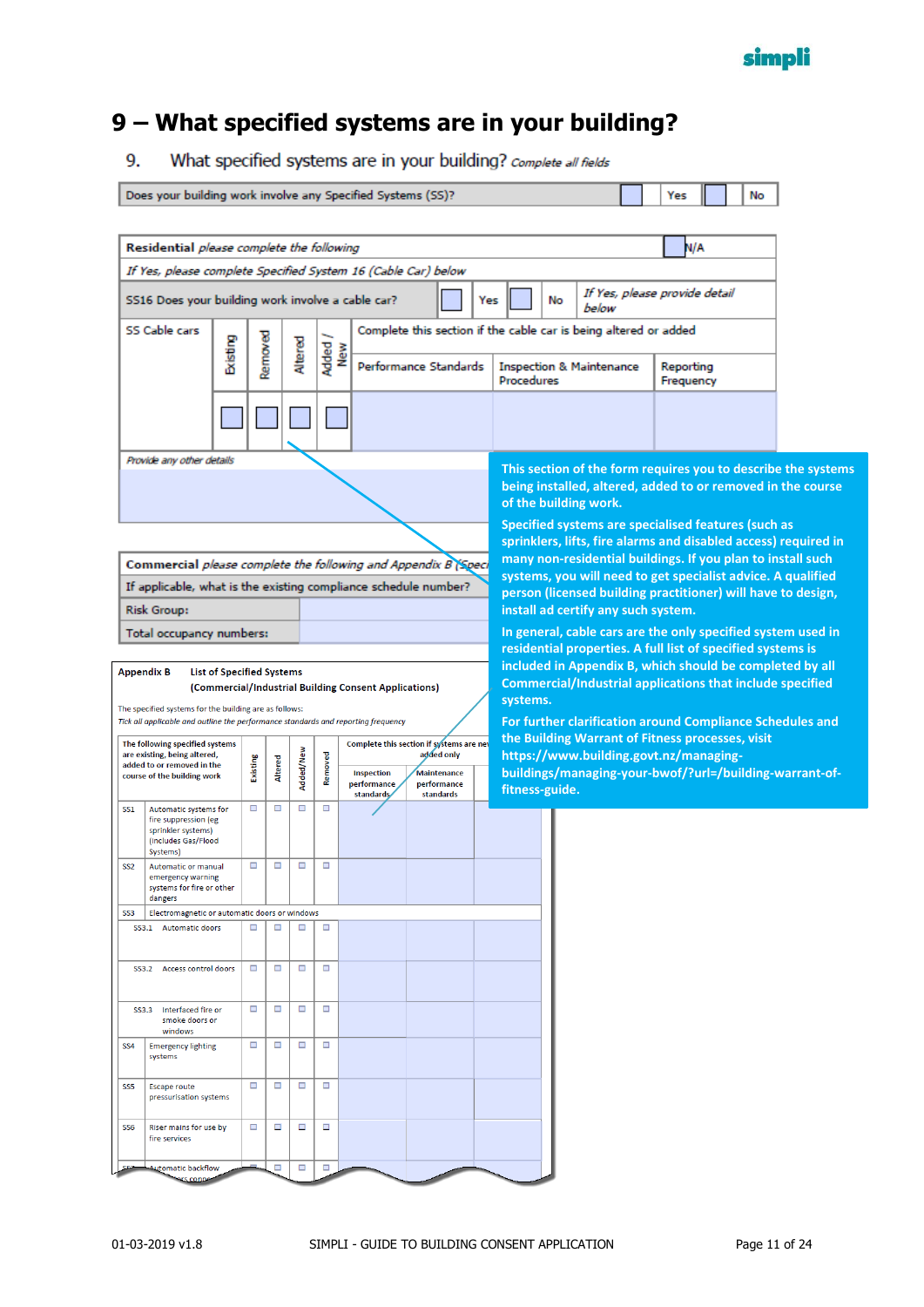#### <span id="page-11-0"></span>**10 – Does your build require a fire design review?**



**If you are unclear about the requirement for a fire design review, a building officer will be able to advise you. If there is still any uncertainty, please provide the fire design documentation with your application form to avoid any delays.**

### <span id="page-11-1"></span>**11 – Have you attached all required documents?**

#### 11. Have you attached all required documents? You are required to provide all the necessary documents to support your application. This includes (but is not limited to) the following sections: Section 4: Proof of Ownership **The 'checklist documentation' section at the end of**  Section 6: Plans showing land and boundary features as red **this guide contains a list of the documents that must**  PIM, development of contribution notice or certif **be supplied with your application.** Section 7: Statutory Declaration as to Owner Builder form C **Two copies of each attachment must be supplied,**  Practitioners - Certificate of Design Work (for ea **unless otherwise specified.** Section 8: Plans, specifications and other supporting inform **Please review your application carefully and ensure**  the build, eg where the work deviates from an Ad **all the supporting information is attached, otherwise**  Please check your application and ensure all the supporting inf **your application will be returned unprocessed.**returned unprocessed. When you are satisfied your application is complete, please complete section 13 and send to your local Building Consent Authority.

If you are unsure about what information to include in your application, a guidance document is available (click here).

#### **Privacy Information**

The information you have provided on this form is required so that your building consent application can be processed under the Building Act 2004. The Council collates statistics relating to issued building consents and has a statutory obligation to forward these regularly to Statistics New Zealand. The Council stores the information on a public register, which must be supplied (as previously determined by the Ombudsman) to whoever requests the information. Under the Privacy Act 1993 you have the right to see and correct personal information the Council holds about you.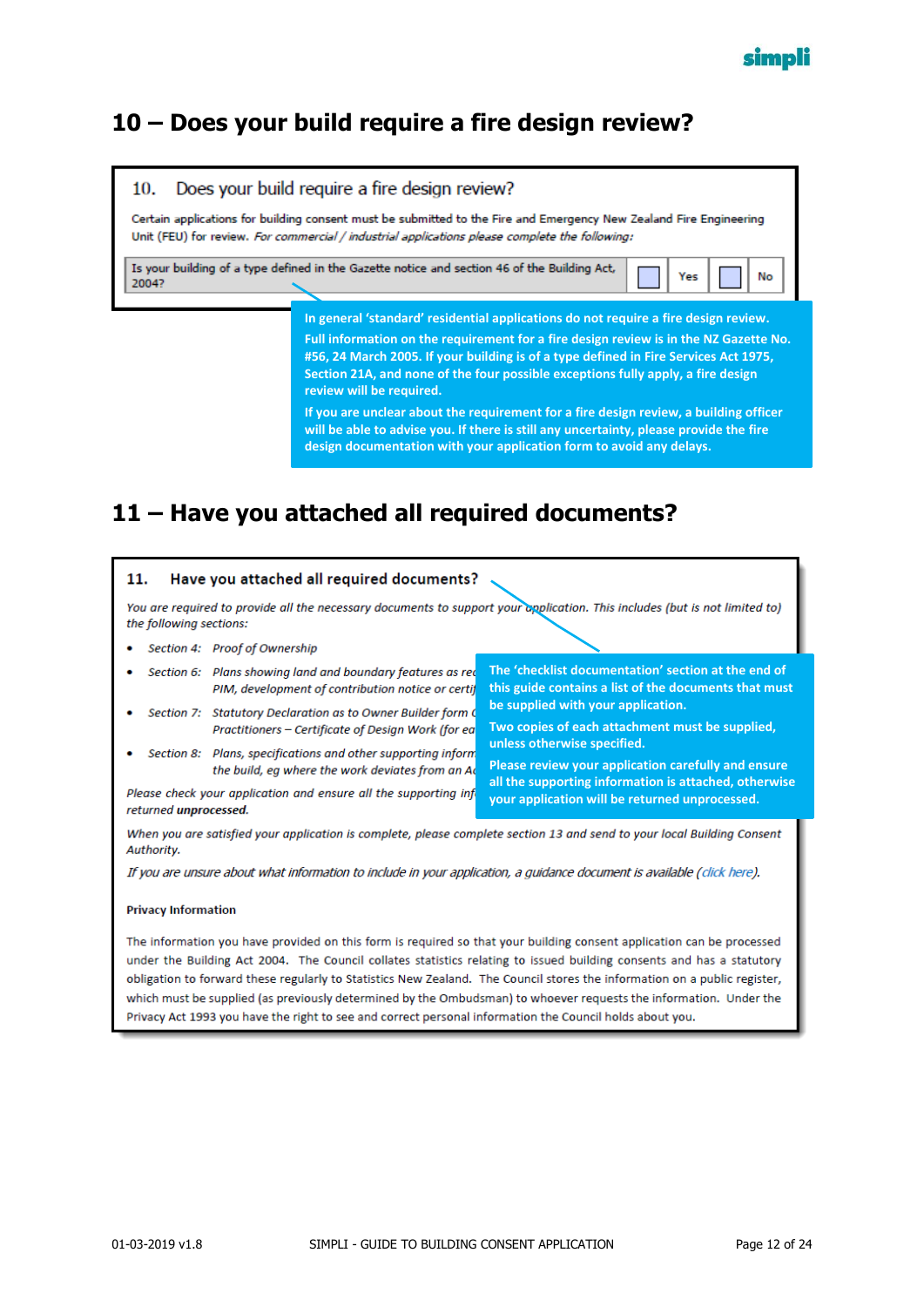

#### <span id="page-12-0"></span>**12 – Your application fees**

#### 12. Your application fees Your council will charge fees for your consent application. These will include statutory levies payable to BRANZ and the Ministry of Business, Innovation & Employment. A full fee schedule can be found on the council's website. Please consult this before submitting your application. **To determine what fees you will need to pay for your application, you will need to consult the Council's website for their schedule of fees and charges.**

## <span id="page-12-1"></span>**13 – Have you signed the application?**

| 13. Have you signed the application?                                                                                                                                                                                                                                                                                                                                                                                         |                   |  |
|------------------------------------------------------------------------------------------------------------------------------------------------------------------------------------------------------------------------------------------------------------------------------------------------------------------------------------------------------------------------------------------------------------------------------|-------------------|--|
| I request that you issue a project information memorandum, project information memorandum and building consent, or<br>building consent for the building work described in this application.                                                                                                                                                                                                                                  |                   |  |
| All of the information contained in this application is, to the best of my knowledge, true and correct. I understand that<br>work must not commence until the building consent is issued and uplifted.<br>Name and signature of the owner / agent on behalf of and with the authority of the owner<br>I understand that this application may only be made with the owner's approval. Please tick to indicate your agreement. |                   |  |
| Owner / Agent Name:                                                                                                                                                                                                                                                                                                                                                                                                          |                   |  |
| Owner / Agent Signature:<br>(Enter your name and tick the<br>acknowledgement box If you do<br>not have a digital signature)                                                                                                                                                                                                                                                                                                  | <b>STATISTICS</b> |  |
| Date:                                                                                                                                                                                                                                                                                                                                                                                                                        |                   |  |
| Your local council (or their website) will be able to help you with information specific to the site your application covers.                                                                                                                                                                                                                                                                                                |                   |  |
|                                                                                                                                                                                                                                                                                                                                                                                                                              |                   |  |

**Your application form must be signed by the owner or agent on behalf of, or with authority from, the owner. Your application will not be valid if not signed Ensure your application is complete before entering your digital signature and locking the form**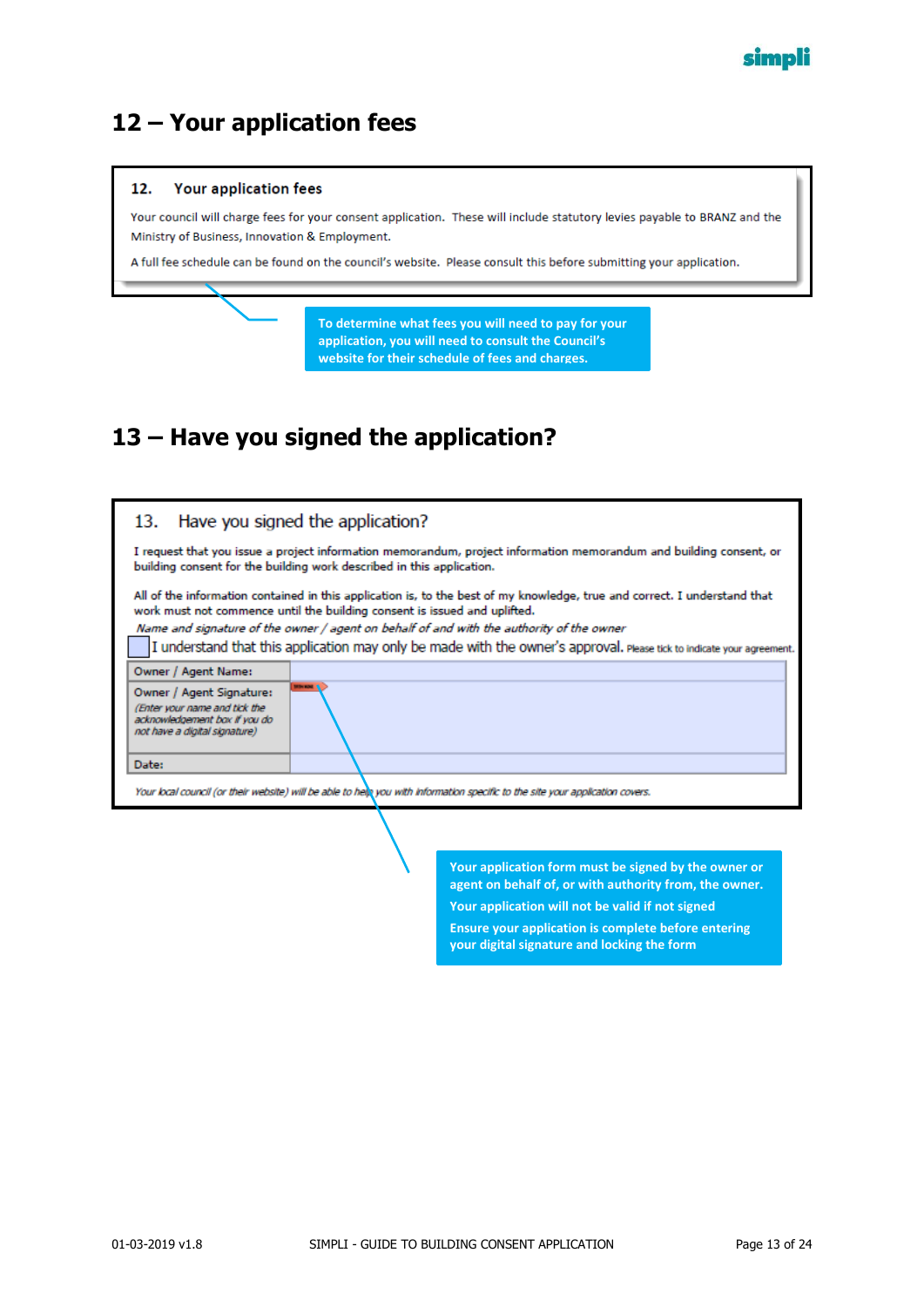

# <span id="page-13-0"></span>**Checklist of Documentation**

Two copies of the attachments must be supplied, unless otherwise specified.

#### <span id="page-13-1"></span>**Documentation always required**

The attachments listed below must be supplied for ALL applications. Your application will not be accepted and will be returned if appropriate documentation is not attached.

| <b>Application form (original)</b>          | Completed and signed by the owner, or by an agent on behalf of the            |  |
|---------------------------------------------|-------------------------------------------------------------------------------|--|
|                                             | owner.                                                                        |  |
| Proof of ownership (one                     | The 'proof of ownership' must be current $-$ that is, less than three months  |  |
| copy)                                       | old. The preference is for a Certificate of Title.                            |  |
| <b>Drawings and plans</b>                   | Detailed drawings and plans showing existing and proposed modification or     |  |
|                                             | new build.                                                                    |  |
|                                             | See the 'types of plans and drawings' section of this guide to understand     |  |
|                                             | the requirements for different types of plans required.                       |  |
| <b>Application fee and any</b>              | Applications will not be accepted without payment.                            |  |
| <b>Council fee estimate</b><br>calculations | Use the published fee schedule when estimating or submitting payment          |  |
|                                             | with mail applications.                                                       |  |
|                                             | Please provide copies of any fee estimate provided by the Council.            |  |
| <b>Site specific specifications</b>         | Specifications can be either on the drawings or a separate document. You      |  |
|                                             | must ensure that the specification complements the drawings and is:           |  |
|                                             | • specific to the project and does not include generic, irrelevant or         |  |
|                                             | contradictory information                                                     |  |
|                                             | • clearly specifies the systems and products to be used in the build and      |  |
|                                             | does not contain multiple choice pick-lists for these products.               |  |
| <b>Specification supporting</b>             | Always required for specified products.                                       |  |
| documentation                               | Full details on the brand and/or type and, unless otherwise specified         |  |
|                                             | manufacturer's technical data, - including installation and maintenance       |  |
|                                             | requirements, - must be provided for these products:                          |  |
|                                             | · solid fuel fires and flue details                                           |  |
|                                             | · solar and wetback hot water systems                                         |  |
|                                             | • fire resistance-rated systems                                               |  |
|                                             | • heating and ventilation systems                                             |  |
|                                             | • deck membranes                                                              |  |
|                                             | • roof membranes                                                              |  |
|                                             | $\bullet$ wet area membrane                                                   |  |
|                                             | • tanking membrane                                                            |  |
|                                             | · wall cladding (manufacturer's technical data is not required for horizontal |  |
|                                             | timber weather board or 70mm or 90mm bricks; details must still be shown      |  |
|                                             | on drawings)                                                                  |  |
|                                             | • roof cladding (manufacturer's technical data is not required for long-run   |  |
|                                             | metal roof cladding; details must still be shown on drawings)                 |  |
|                                             | · building wrap (building wrap manufacturers technical data is not required   |  |
|                                             | with absorbent wall cladding systems ie most non-metallic wall cladding       |  |
|                                             | systems.                                                                      |  |
|                                             | For less common products or products being used in less common or more        |  |
|                                             | novel applications, appropriate specification, installation instructions and  |  |
|                                             | accredited agency (such as BRANZ) information must also be provided.          |  |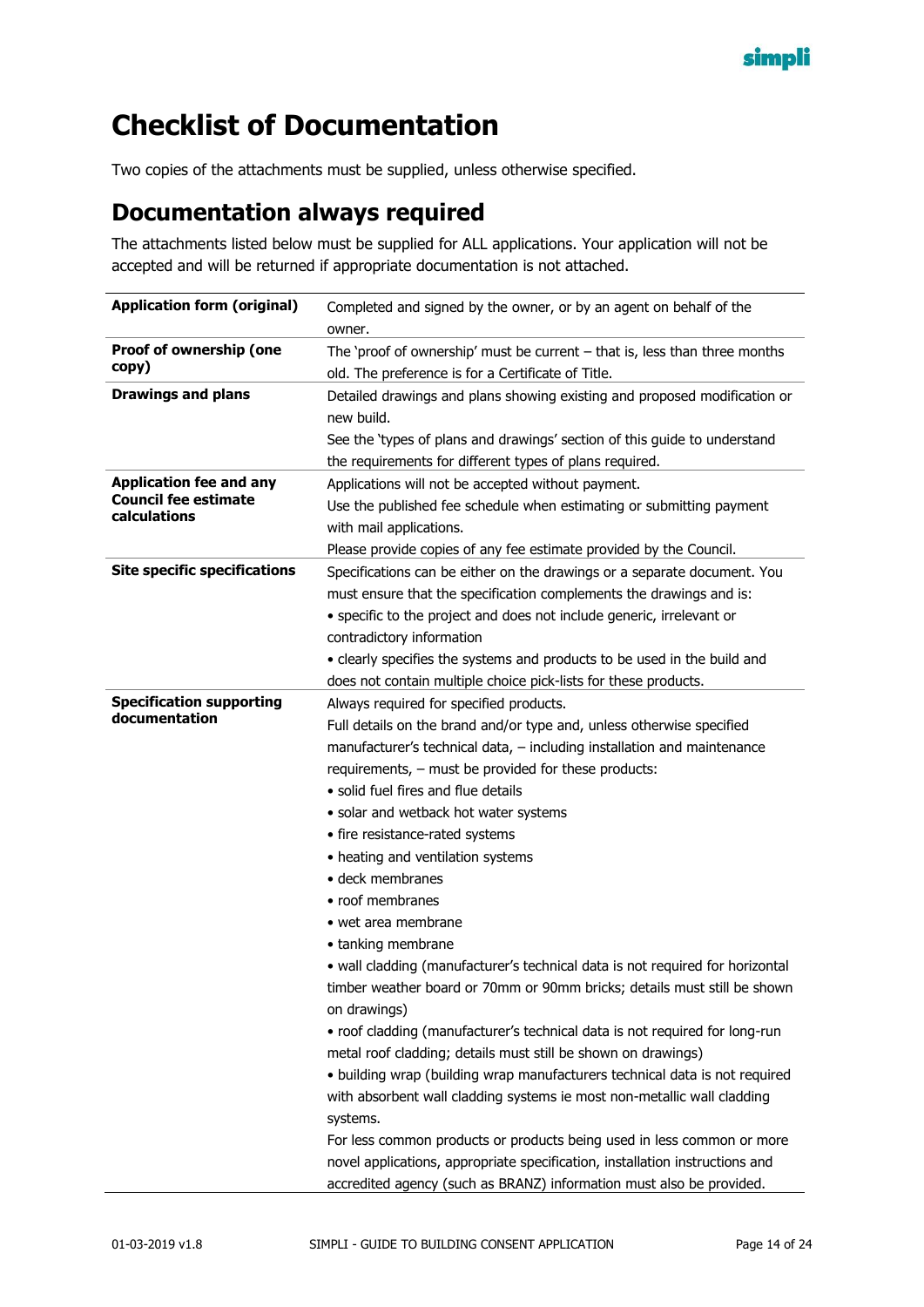

### <span id="page-14-0"></span>**Documentation sometimes required**

The following attachments need to be considered and supplied, where required:

| <b>Pre-lodgement checklist</b>                                                                    | Required by some<br>councils                                                                                                | Your council may require a pre-lodgement checklist.<br>Please refer to the council website for relevant<br>forms.                                                                                                                                                                                                                                                                                                                                                                                                                                                                                                                                                                                                           |
|---------------------------------------------------------------------------------------------------|-----------------------------------------------------------------------------------------------------------------------------|-----------------------------------------------------------------------------------------------------------------------------------------------------------------------------------------------------------------------------------------------------------------------------------------------------------------------------------------------------------------------------------------------------------------------------------------------------------------------------------------------------------------------------------------------------------------------------------------------------------------------------------------------------------------------------------------------------------------------------|
| <b>Inspection list</b>                                                                            | Required where<br>inspections other than<br>by Council employees<br>are proposed.                                           | Give full details of proposed inspections and who will<br>carry them out.                                                                                                                                                                                                                                                                                                                                                                                                                                                                                                                                                                                                                                                   |
| <b>Bracing</b><br>calculations                                                                    | Required for sub-floor,<br>large decks, wall and<br>ceiling/roof bracing<br>where loading has<br>changed.                   | If the structure is specifically engineered, include<br>details about this with the structural calculations.                                                                                                                                                                                                                                                                                                                                                                                                                                                                                                                                                                                                                |
| Specific design (SD) wind<br>documents                                                            | Required when<br>building in specific<br>design (SD) windzone<br>if external building<br>shell or structure is<br>affected. | When building in a specific design (SD) windzone,<br>provide additional proof to show that proposed<br>products and systems are within their design<br>constraints and will meet the building code. 'Means<br>of compliance' can be shown by a combination of<br>such things as peer reviewed reports from a<br>recognised weathertightness expert, a quality<br>assurance programme, a manufacturer's<br>confirmation that their product/system will meet the<br>requirements of its warranty under the site<br>conditions, and test reports from an accredited<br>facility.<br>Further guidance can be found on the Ministry of<br>Business, Innovation & Employment - Building<br>Performance website (building.govt.nz) |
| <b>Weather-tightness risk</b><br>matrix E2                                                        | Required where<br>cladding is affected.                                                                                     | The website www.building.govt.nz contains more<br>information about risk factors to consider.<br>Note: Acceptable solutions can be employed for<br>different levels of E2 risk, up to a score of 20. Where<br>the score is greater than 20, specific design wind<br>documents are required $-$ see item above.                                                                                                                                                                                                                                                                                                                                                                                                              |
| <b>Truss design Producer</b><br><b>Statement (PS1)</b>                                            | Required for all non-<br>NZS 3604 designs.                                                                                  |                                                                                                                                                                                                                                                                                                                                                                                                                                                                                                                                                                                                                                                                                                                             |
| <b>Structural engineer's</b><br><b>Producer Statement (PS1)</b><br>and associated<br>calculations | Required for<br>alternative structural<br>solutions and<br>verification methods                                             | Structural engineer documents PS1, PS2 (if<br>applicable) and associated calculations with<br>information explaining the design philosophy,<br>justification of assumptions and methodologies used<br>in analysis.                                                                                                                                                                                                                                                                                                                                                                                                                                                                                                          |
| <b>Vehicle access application</b>                                                                 | Required for new or<br>modified vehicle<br>crossings and/ or<br>driveways on legal<br>road.                                 | This is required under some council bylaws. Your<br>Council website will have relevant forms, if this is<br>required.                                                                                                                                                                                                                                                                                                                                                                                                                                                                                                                                                                                                       |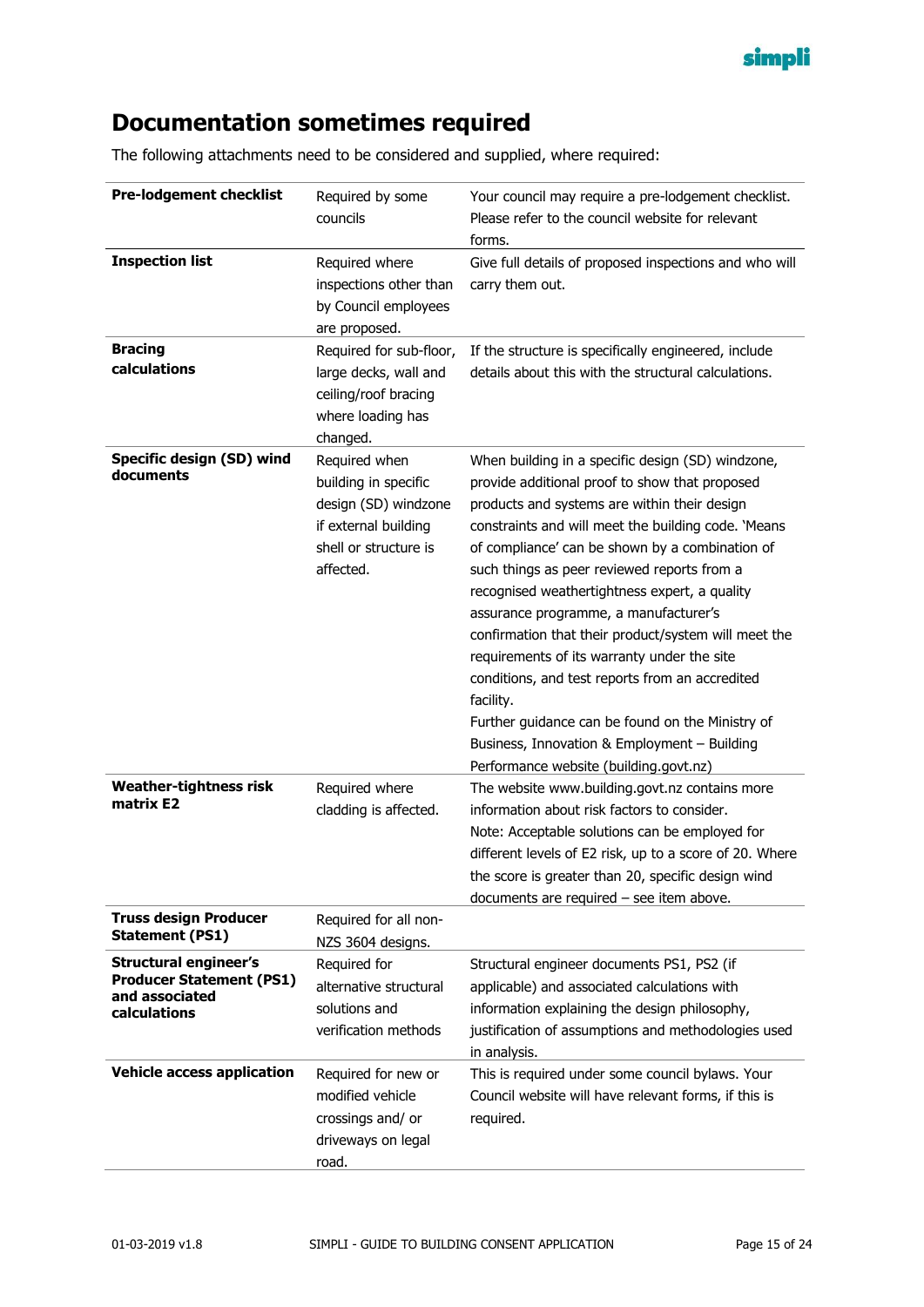

| <b>Energy efficiency</b><br>compliance H1      | Required for any<br>conditioned space (ie<br>heated or cooled<br>areas).         | H1 Energy efficiency document detailing the method<br>of compliance:<br>• schedule method. Schedule method guidance may<br>be available from the Council.<br>• calculation method<br>• or computer modelling method (provide all<br>calculations).<br>All insulation, including glazing and skylights, should<br>be detailed in building drawings or specifications.<br>Compliance guidance may be available from the<br>Council or via the website www.building.govt.nz.                                                                                                                                                                                                                                                                                                           |
|------------------------------------------------|----------------------------------------------------------------------------------|-------------------------------------------------------------------------------------------------------------------------------------------------------------------------------------------------------------------------------------------------------------------------------------------------------------------------------------------------------------------------------------------------------------------------------------------------------------------------------------------------------------------------------------------------------------------------------------------------------------------------------------------------------------------------------------------------------------------------------------------------------------------------------------|
| <b>Maintenance Processes for</b><br><b>B2</b>  | Maintenance<br>processes that need to<br>be followed to ensure<br>B2 durability. | Information must be provided if any maintenance<br>processes need to be followed to ensure B2<br>durability compliance with 50, 15 and 5 year<br>requirements.                                                                                                                                                                                                                                                                                                                                                                                                                                                                                                                                                                                                                      |
| 'Alternative solution'<br>supporting documents | Required for all<br>'alternative solutions'.                                     | Where the proposal is designed to meet the<br>requirements of the building code by means other<br>than those covered in the compliance documents,<br>provide a supporting, current, signed design report.<br>This should include independent test results,<br>calculations and/or computer modelling (indicating<br>the validity of assumptions and applicability to<br>project), consideration of various scenarios<br>(indication that they cover worst case scenarios) and<br>comparison with levels of safety offered by<br>compliance with acceptable solutions. The designer<br>must have established experience or qualifications.<br>For alternative solutions that deviate significantly<br>from acceptable solutions, an independent peer<br>review may also be required. |
| Certificate of acceptance -<br>documentation   | Required where a<br>certificate of<br>acceptance application<br>is being made.   | Date of construction proof (ie dated and signed<br>building contract payments).<br>Work closed in. Any supporting evidence that work<br>closed in, (not able to be inspected) complies with<br>the building code including photographs, concrete<br>certificates, material supply dockets, PS4 from<br>supervising engineers, expert opinion reports, etc.                                                                                                                                                                                                                                                                                                                                                                                                                          |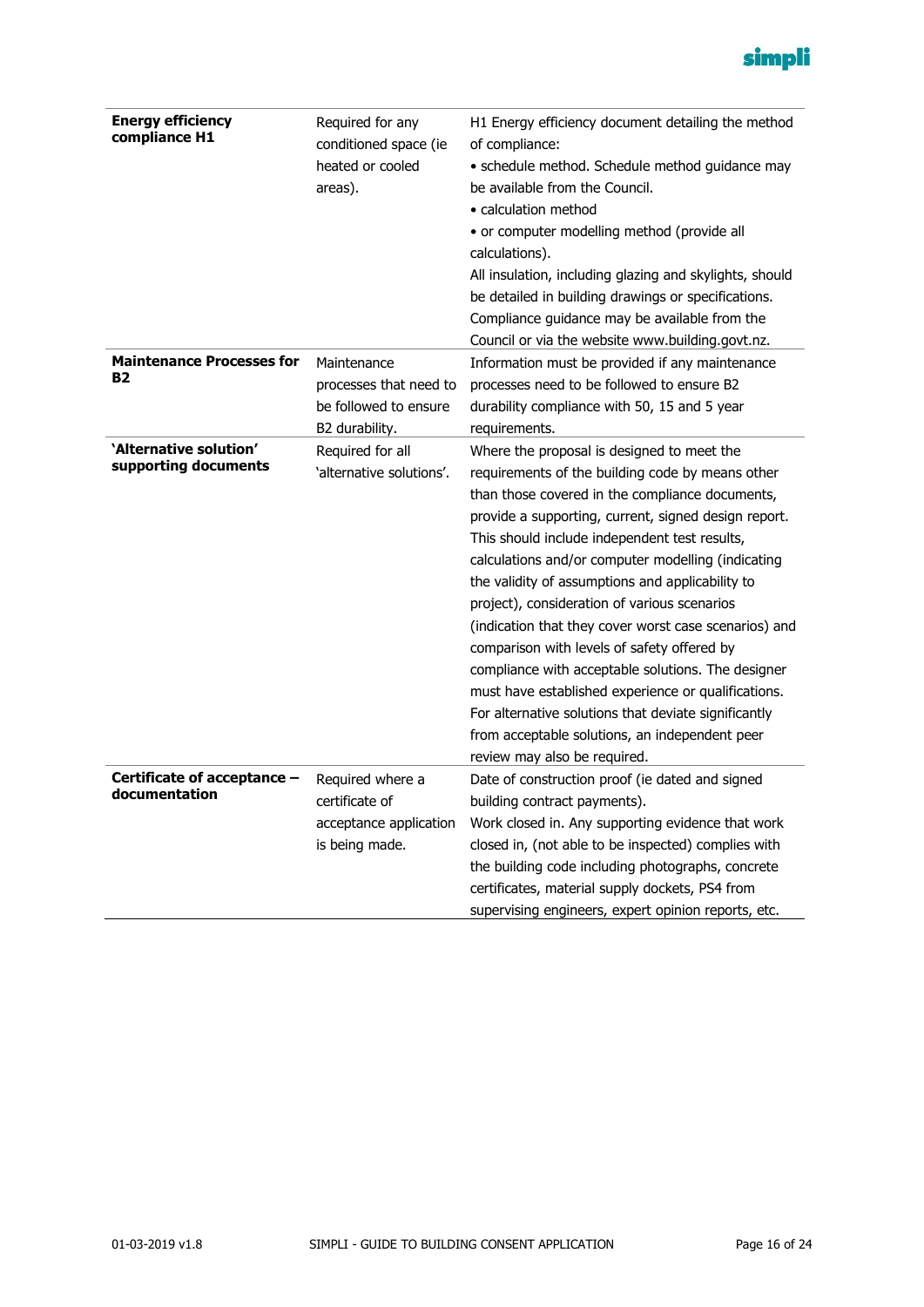

### <span id="page-16-0"></span>**Additional documentation**

These additional attachments need to be considered and supplied, where required:

| <b>Fire report</b>                 | Required for all new<br>buildings, changes of<br>use and alterations. | The fire report documents the fire safety design for the<br>building and specifies the fire safety features that must be<br>incorporated in order for the building to comply with the<br>building code.<br>The report needs to discuss the philosophy behind the<br>proposal and demonstrate compliance with the building<br>code. The report must state whether the proposal fully<br>complies with acceptable solutions or is an alternative<br>solution. A supporting peer review is required for all<br>alternative solutions. Nomination of the peer reviewer<br>must be previously agreed by the Council.<br>For all existing buildings an assessment, by a competent<br>person, of the whole building and the means of escape is<br>required and must be based on the plans and a site<br>inspection. For 'changes of use' the assessment must<br>include assessing the building's structural stability during<br>a fire and must show how sleeping areas and household<br>property will be protected.<br>For marquees:<br>• show fabric has appropriate ignitability and flammability<br>ratings for compliance<br>• impacts of adjacent building<br>• occupancy numbers and means of escape to safe place<br>• alerting devices (where occupancy exceeds 50 people)<br>• emergency lighting<br>• exit signs (required over each exit) manual call points<br>(required over each exit)<br>• rubbish bin locations (to be over 1m from side walls)<br>• lighting locations (shades and bulbs to be more than<br>0.6m from fabric)<br>• cooking locations (gas/solid fuel and electric cookers to<br>be over 1.5m or 1m<br>• from walls/fabric respectively)<br>· smoking rules (no smoking in venue)<br>• fire wardens (must be present and clearly identifiable). |
|------------------------------------|-----------------------------------------------------------------------|---------------------------------------------------------------------------------------------------------------------------------------------------------------------------------------------------------------------------------------------------------------------------------------------------------------------------------------------------------------------------------------------------------------------------------------------------------------------------------------------------------------------------------------------------------------------------------------------------------------------------------------------------------------------------------------------------------------------------------------------------------------------------------------------------------------------------------------------------------------------------------------------------------------------------------------------------------------------------------------------------------------------------------------------------------------------------------------------------------------------------------------------------------------------------------------------------------------------------------------------------------------------------------------------------------------------------------------------------------------------------------------------------------------------------------------------------------------------------------------------------------------------------------------------------------------------------------------------------------------------------------------------------------------------------------------------------------------------------------------------------------------------------|
| <b>Accessibility</b><br>assessment | Required for changes<br>of use and alterations.                       | Buildings providing access and facilities for people with<br>disabilities applies are listed in schedule 2 of the Building<br>Act 2004.<br>The assessment, for the whole building, will cover access<br>and facilities for people with disabilities and must include<br>a statement confirming that a site visit was conducted as<br>part of the assessment, or a justification statement if no<br>site visit took place.                                                                                                                                                                                                                                                                                                                                                                                                                                                                                                                                                                                                                                                                                                                                                                                                                                                                                                                                                                                                                                                                                                                                                                                                                                                                                                                                                 |
| Fire design plans                  | If required by NZ                                                     | Guidance can be found in NZ Gazette No. #56, 24 March                                                                                                                                                                                                                                                                                                                                                                                                                                                                                                                                                                                                                                                                                                                                                                                                                                                                                                                                                                                                                                                                                                                                                                                                                                                                                                                                                                                                                                                                                                                                                                                                                                                                                                                     |
|                                    | Gazette No. #56, 24                                                   | 2005.                                                                                                                                                                                                                                                                                                                                                                                                                                                                                                                                                                                                                                                                                                                                                                                                                                                                                                                                                                                                                                                                                                                                                                                                                                                                                                                                                                                                                                                                                                                                                                                                                                                                                                                                                                     |
|                                    | March 2005.                                                           | Provide an electronic copy of a full set of plans, fire report                                                                                                                                                                                                                                                                                                                                                                                                                                                                                                                                                                                                                                                                                                                                                                                                                                                                                                                                                                                                                                                                                                                                                                                                                                                                                                                                                                                                                                                                                                                                                                                                                                                                                                            |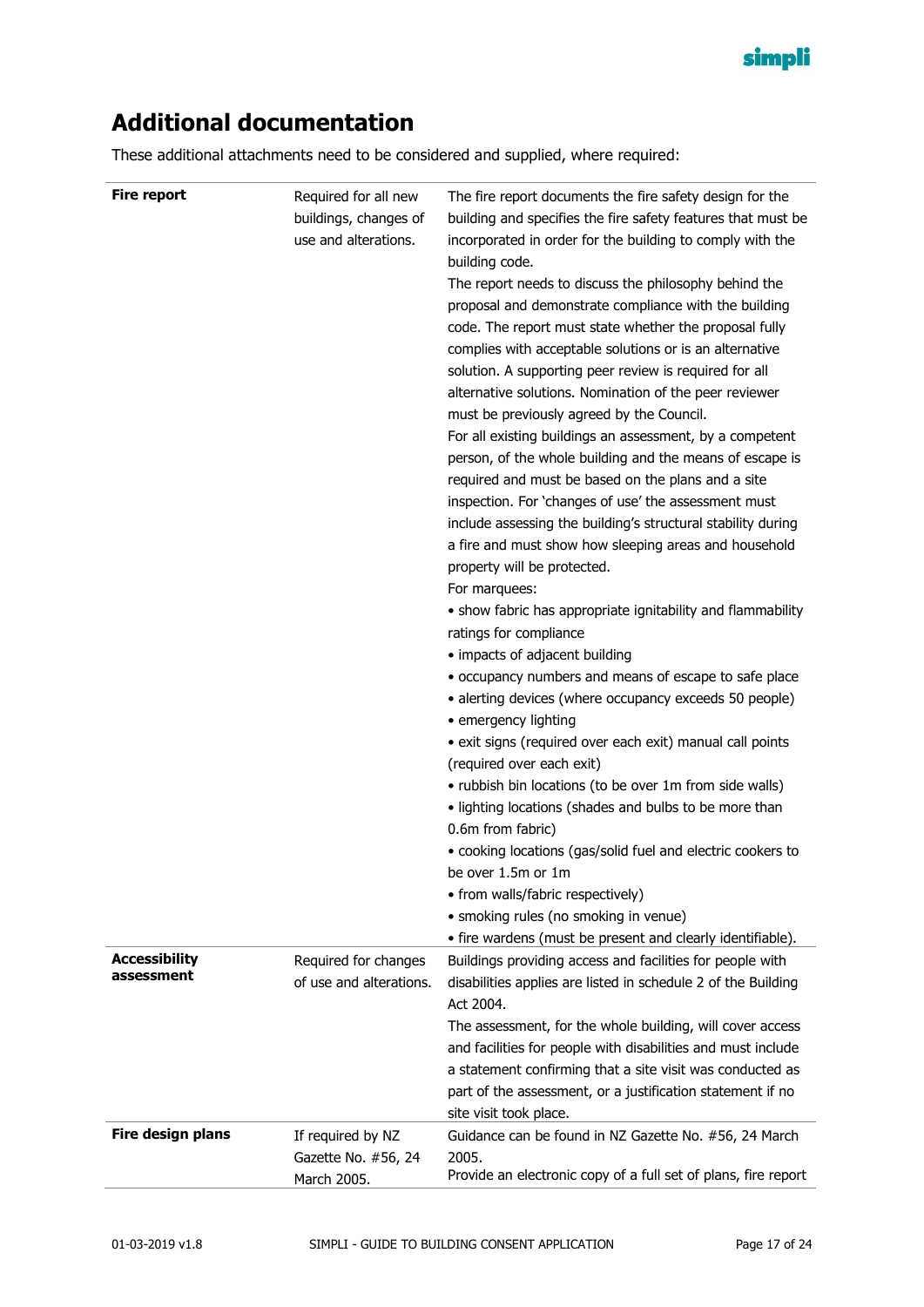

|                                                                                                                                          |                                                                                                           | and specification relating to the fire design                                                                                                                                                                                                                                                                                                                                                                                                                                                                                                                                                                                                                                                                                                                                                                                                                                                                                                                                                                                                                                                                                                             |
|------------------------------------------------------------------------------------------------------------------------------------------|-----------------------------------------------------------------------------------------------------------|-----------------------------------------------------------------------------------------------------------------------------------------------------------------------------------------------------------------------------------------------------------------------------------------------------------------------------------------------------------------------------------------------------------------------------------------------------------------------------------------------------------------------------------------------------------------------------------------------------------------------------------------------------------------------------------------------------------------------------------------------------------------------------------------------------------------------------------------------------------------------------------------------------------------------------------------------------------------------------------------------------------------------------------------------------------------------------------------------------------------------------------------------------------|
| Site management plan                                                                                                                     | Required for major<br>projects and<br>significant demolition<br>and removal.                              | Provide details of how the site will be managed including:<br>$\bullet$ means of barricading the site $-$ provide details of<br>temporary barriers, gates which swing inwards or other<br>means of restricting public access to the area<br>• proposed tipping location for demolition material - give<br>address/ location<br>• hazardous building material - provide safety plan<br>detailing the safe handling and disposal of hazardous<br>materials<br>• control of silt run-off<br>• control of noise and dust<br>• proposed destination for relocated buildings<br>$\bullet$ access to and from the site $-$ including kerb and<br>crossing<br>• specify termination of existing services - water, sewer<br>and stormwater<br>• details about the building such as the number of<br>storeys; type of materials the building is constructed of<br>and photographs of the building.<br>You may need to inform:<br>• service utilities owners such as electricity, gas, drainage,<br>potable water, transport, telecommunications and cable<br>television<br>• your local council infrastructure team - before you<br>transport a relocated building. |
| A near as reasonably<br>practical (ANARP)<br>documentation-<br>alterations to existing<br><b>buildings (Building Act</b><br>section 112) | Required for all<br>ANARP solutions.                                                                      | Description of proposed improvements to routes for<br>escaping from fire, access and facilities for people with<br>disabilities.<br>Supporting documentation should show why the project<br>would not proceed if the building was required to fully<br>comply.                                                                                                                                                                                                                                                                                                                                                                                                                                                                                                                                                                                                                                                                                                                                                                                                                                                                                            |
| <b>ANARP documentation</b><br>- change of use<br><b>(Building Act section</b><br>115)                                                    | Required for all<br>ANARP solutions.                                                                      | Provide an assessment of existing sanitary facilities in the<br>building in relation to current code and level of amenity<br>provided by the acceptable solutions.<br>For additional household units, an assessment of the<br>building is required on all building code clauses. If a<br>proposal is for a project to meet anything less than full<br>compliance with any clause of the building code, the<br>application must clearly state reasoning, with supporting<br>documentation, and must show how the highest level of<br>compliance that can be considered reasonably practical<br>will be met.                                                                                                                                                                                                                                                                                                                                                                                                                                                                                                                                                |
| <b>Hazardous substances</b><br>and processes                                                                                             | Required where the<br>building use involves<br>storage, use or<br>processing with<br>hazardous substance. | Provide details of the materials used or stored, their<br>hazardous substance classification (HSNO), individual<br>container size and aggregate volume.<br>This issue must be specifically considered within the fire<br>report. Plans and specifications need to show spaces<br>where hazardous substances are stored and used and the                                                                                                                                                                                                                                                                                                                                                                                                                                                                                                                                                                                                                                                                                                                                                                                                                   |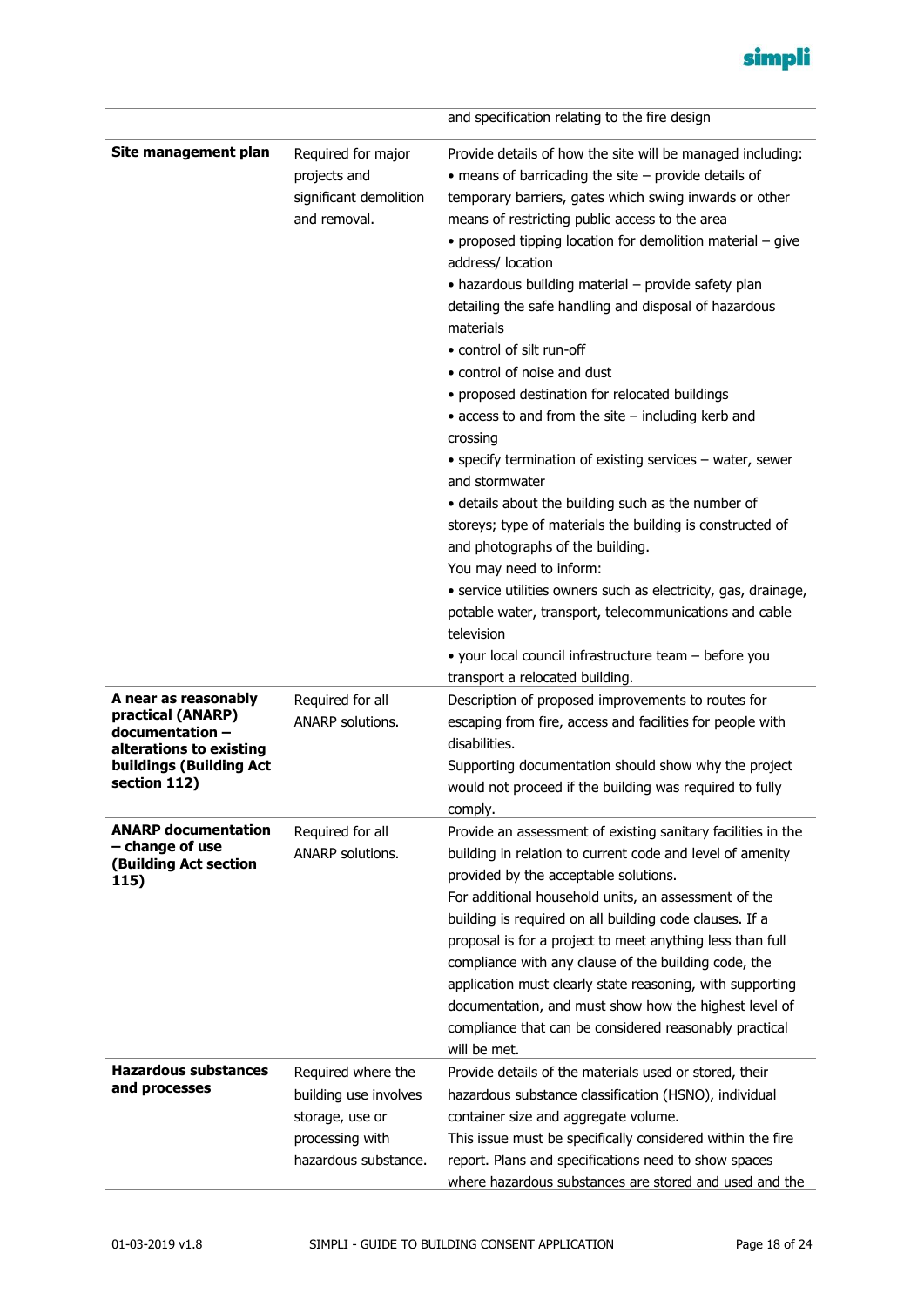

|                                                                                 |                                                                                                                                             | method of waste disposal. Consideration must be given to<br>containment, pressure relief, electrical hazards, area                                                                                                                                                                                                                                                                                                                                                                                                                                                                                                                                                                                                                   |
|---------------------------------------------------------------------------------|---------------------------------------------------------------------------------------------------------------------------------------------|--------------------------------------------------------------------------------------------------------------------------------------------------------------------------------------------------------------------------------------------------------------------------------------------------------------------------------------------------------------------------------------------------------------------------------------------------------------------------------------------------------------------------------------------------------------------------------------------------------------------------------------------------------------------------------------------------------------------------------------|
|                                                                                 |                                                                                                                                             | zoning and ventilation.                                                                                                                                                                                                                                                                                                                                                                                                                                                                                                                                                                                                                                                                                                              |
| <b>Contaminated site/</b><br>building investigation<br>and management<br>report | May be required to<br>meet F1 where there<br>is contamination.                                                                              | This report can only be produced by an appropriately<br>certified engineer, and should contain details on the type,<br>quantity, storage and containment of the contamination.                                                                                                                                                                                                                                                                                                                                                                                                                                                                                                                                                       |
| <b>Application for a</b><br><b>Certificate for Public</b><br>Use (CPU)          | Required for public<br>access during building<br>work.                                                                                      | Required under section 363A of the Building Act 2004.<br>To download application forms, go to the Council's<br>website.                                                                                                                                                                                                                                                                                                                                                                                                                                                                                                                                                                                                              |
| <b>Food premises</b><br>documentation                                           | Required for all<br>projects with an<br>intended use,<br>including the<br>manufacture, storage,<br>preparation or sale of<br>food products. | Relevant details need to be provided including:<br>• the type of business, including the general food types to<br>be prepared and beverages served<br>• full details of the water supply and sewage disposal<br>• number of staff<br>• number of patrons (seated and standing)<br>• full details of surface finishes in food preparation,<br>cooking, servery, storage and dishwashing areas<br>• full details of the location of all appliances and fixtures<br>in food preparation including cooking, servery, storage,<br>dish washing, cold storage, joinery, plumbing fitting,<br>extractor hoods<br>• full details about the grease trap including make, model<br>and size<br>· designation of the proposed use for each area. |
| <b>Compliance schedule</b><br>documentation                                     | Where the building<br>has any systems or<br>features that require a<br>compliance schedule.                                                 | Provide a copy of the existing compliance schedule and<br>details of proposed changes.<br>Supply one copy of the current Building Warrant of<br>Fitness or confirmation from Council records.<br>If specified systems are to be installed or modified,<br>provide details of the system.<br>The proposed maintenance and test regime will need to<br>be included in the new or updated compliance schedule.                                                                                                                                                                                                                                                                                                                          |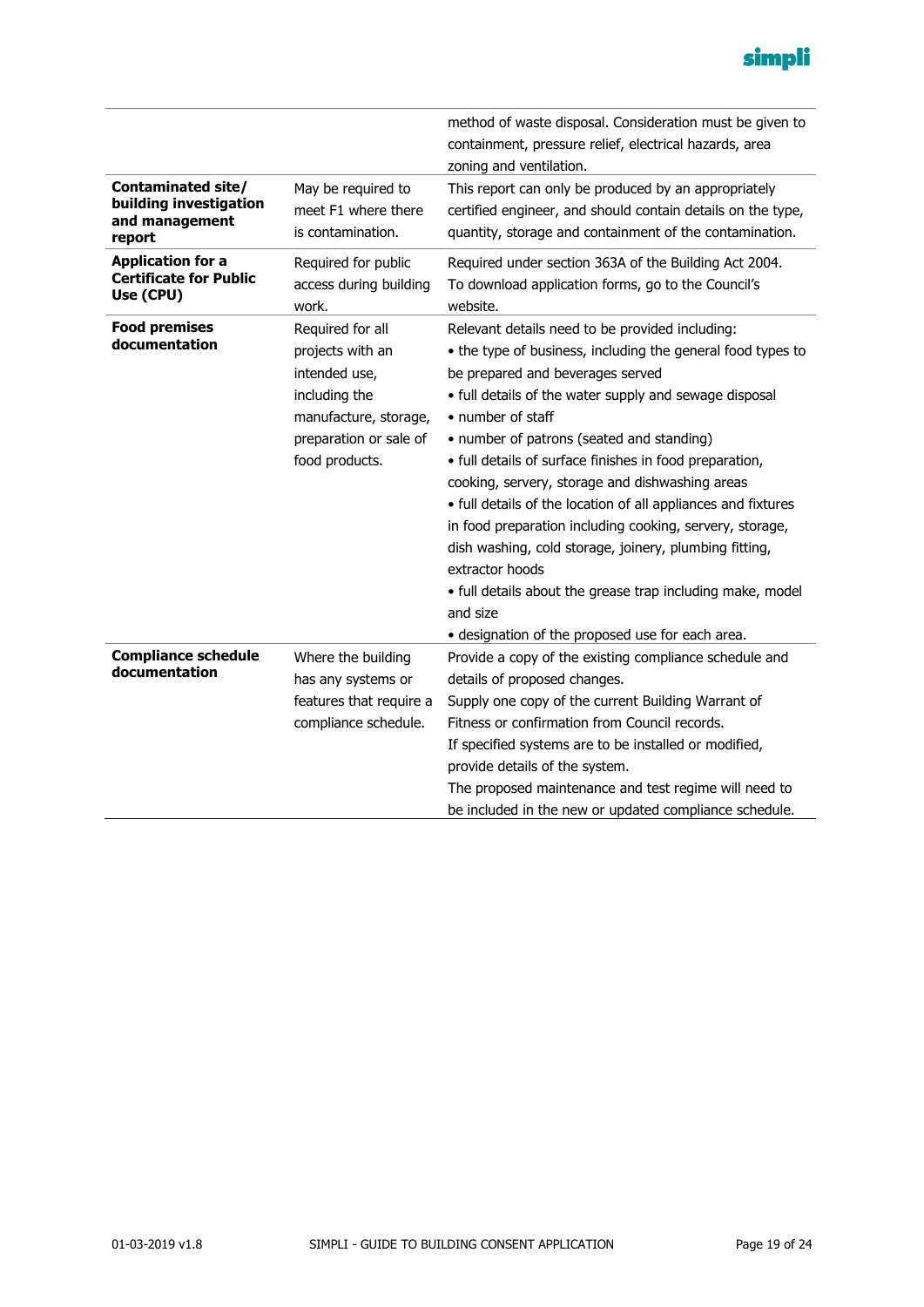

# <span id="page-19-0"></span>**Types of Plans and Drawings**

This section outlines the different types of plans and drawings that may be required.

| Plan                                                                                             | <b>When required</b>                                                                            | <b>Content</b>                                                                                                                                                                                                                                                                                                                                                                                                                                                                                                                                                                   |
|--------------------------------------------------------------------------------------------------|-------------------------------------------------------------------------------------------------|----------------------------------------------------------------------------------------------------------------------------------------------------------------------------------------------------------------------------------------------------------------------------------------------------------------------------------------------------------------------------------------------------------------------------------------------------------------------------------------------------------------------------------------------------------------------------------|
| <b>Location plan</b><br>(normally 1:500)                                                         | For external,<br>structural work,<br>including commercial<br>signs and temporary<br>buildings.  | Physical location of the site in relation to streets or<br>landmarks, north point and lot and DP number, location of<br>the building on the site and location of work within the<br>building.                                                                                                                                                                                                                                                                                                                                                                                    |
| Site plan<br>(normally 1:100)                                                                    | For external or<br>structural work<br>including commercial<br>signs and temporary<br>buildings. | Dimensions of all boundaries, north point, finished floor<br>levels, ground contours (extending to boundaries) and/or<br>levels, site area, street name and number, lot and DP<br>number, outline of building, distances to boundaries and the<br>designated wind zone.<br>For affected vehicle areas: show crossings, levels, gradients<br>of driveways, manoeuvring, parking and commercial loading<br>areas.                                                                                                                                                                  |
| <b>Floor plan</b><br>(normally 1:100 or<br>1:50)                                                 | For any internal work<br>including temporary<br>buildings.                                      | All levels (new or altered), all designated spaces, all<br>removals, sanitary fixtures, smoke detectors, egress routes to<br>safe places need to be shown for 'commercial and complex<br>residential' applications.<br>For temporary building show a scaled plan with: furniture<br>layout including the number of seats and bar facilities, widths<br>of egress routes and exits, car park sizes, sanitary facilities<br>including numbers and gender allocation, and facilities for the<br>disabled including seating and accessibility (this is a public<br>use requirement). |
| <b>Foundation plans</b><br>(normally 1:100 or<br>1:50)                                           | For new and altered<br>foundations and<br>where loading has<br>changed.                         | Dimensions of all new foundations, sub-floor, footing details,<br>reinforcing and contraction joints (if concrete slab), piles and<br>footings, ventilation to sub-floor spaces.                                                                                                                                                                                                                                                                                                                                                                                                 |
| <b>Bracing plans:</b><br>subfloor, deck, wall<br>and ceiling/roof<br>(normally 1:100 or<br>1:50) | For new and altered<br>bracing and where<br>loading has changed.                                |                                                                                                                                                                                                                                                                                                                                                                                                                                                                                                                                                                                  |
| <b>Plumbing and</b><br>drainage<br>(normally 1:100)                                              | For new and altered<br>plumbing and<br>drainage.                                                | • Materials, products and systems<br>• fixtures and fittings, hot water system(s)<br>• for multi-storey buildings with sanitary fittings on upper<br>floors provide an isometric layout showing wastes, pipes and<br>falls<br>• drainage layout with inspection bends and junctions<br>indicated for both sewer and stormwater<br>· water-sealed interceptors (when a direct connection to<br>stormwater main occurs)<br>• any drainage on-site including Council mains and retaining<br>wall field drains<br>• ventilation of sanitary rooms                                    |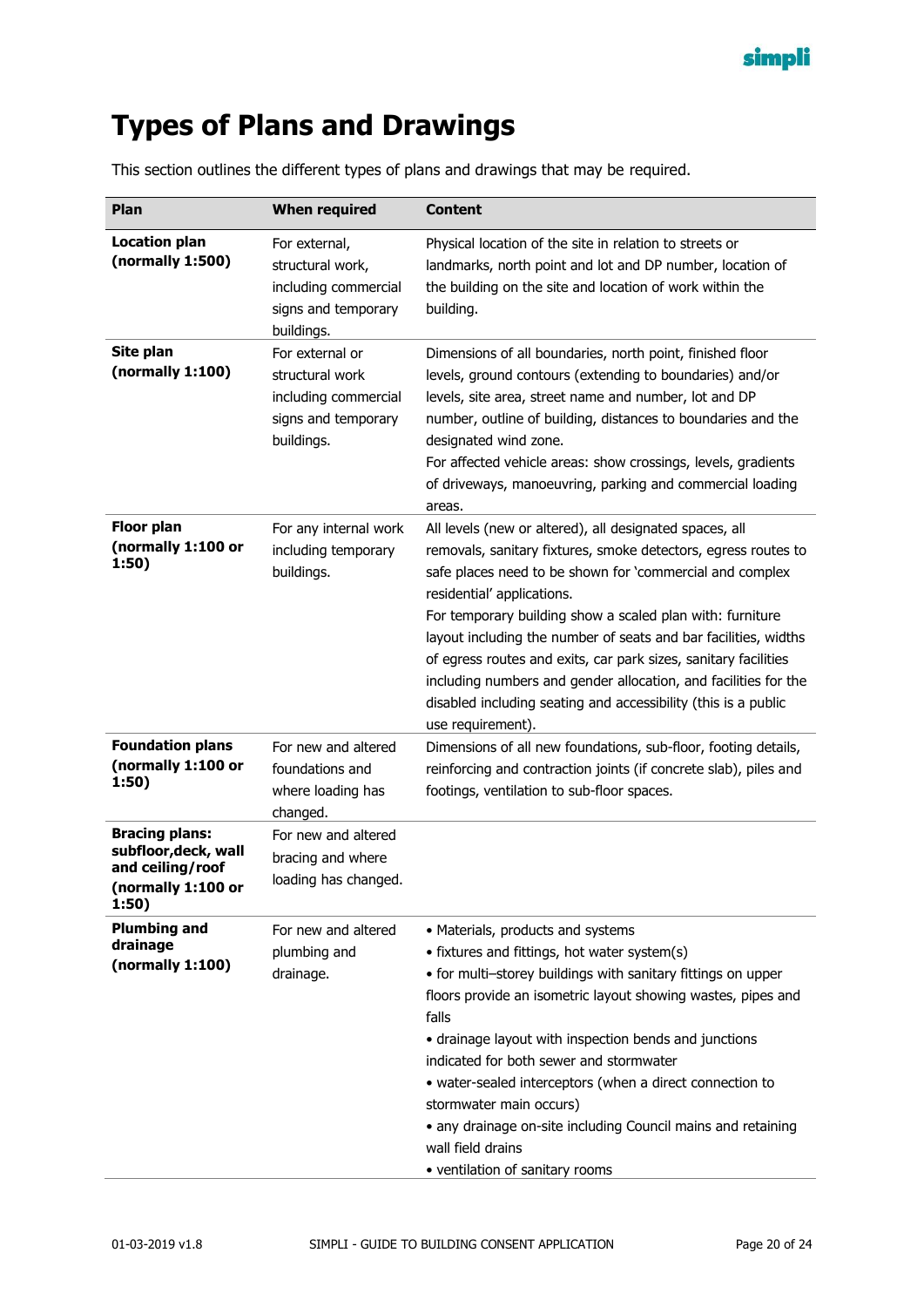

|                             |                        | • calculations for sizing downpipes                                                                                       |
|-----------------------------|------------------------|---------------------------------------------------------------------------------------------------------------------------|
|                             |                        | • HVAC drawings and details and location of back-flow                                                                     |
|                             |                        | prevention devices need to shown for commercial and                                                                       |
|                             |                        | 'complex residential' applications.                                                                                       |
| <b>Fire protection plan</b> | Desirable for          | • Fire alarm sounders                                                                                                     |
| (normally 1:100 or          | 'commercial and        | • fire hose reels                                                                                                         |
| 1:50)                       | complex residential'   | · penetrations through or between fire cells                                                                              |
|                             | applications.          | • sprinkler systems                                                                                                       |
|                             |                        | • any 'protected path'                                                                                                    |
|                             |                        | • fire alarm call points                                                                                                  |
|                             |                        | • method or systems for fire rating                                                                                       |
|                             |                        | • emergency lights                                                                                                        |
|                             |                        | • thermal (heat) detectors                                                                                                |
|                             |                        | • 'open path' travel to exits                                                                                             |
|                             |                        | • smoke alarms.                                                                                                           |
| <b>Elevations plan</b>      | For new and altered    | Show accurate lines from boundary to boundary on each                                                                     |
| (normally 1:100 or          | external building      | elevation, relevant District Plan daylight control lines, the                                                             |
| 1:50)                       | shells.                | maximum height on each elevation, location of door and                                                                    |
|                             |                        | window openings, fixed and opening sashes, sill heights, floor                                                            |
|                             |                        | levels in relation to ground levels, exterior cladding                                                                    |
|                             |                        |                                                                                                                           |
|                             |                        | nominated to all elevations, down pipes and spouting,<br>ventilators to sub-floor area for suspended floors only.         |
| <b>Sections and details</b> | Where clarification of | · Stairs, handrails, decks and decking                                                                                    |
|                             | building plans are     | · insulation systems and materials for floors, walls and roof                                                             |
|                             |                        |                                                                                                                           |
|                             | needed, such as:       | • barriers to prevent falls (specific engineering design                                                                  |
|                             |                        | required where detail does not comply with NZBC B1/AS2)<br>• framing sizes, beams, lintels, trusses, including fixing and |
|                             |                        |                                                                                                                           |
|                             |                        | other structural items appropriate to windzone (lintel carrying                                                           |
|                             |                        | point loads, such as from girder trusses, require specific<br>engineering design)                                         |
|                             |                        | • roof cladding, eaves, fascias, gutters, flashing to openings                                                            |
|                             |                        | • fire-rated systems on all walls that are closer than one                                                                |
|                             |                        | metre to the boundary                                                                                                     |
|                             |                        |                                                                                                                           |
|                             |                        | • flue details for freestanding and/inbuilt fires                                                                         |
|                             |                        | • stud heights of rooms and total height from lowest ground<br>floor level to top of ridge                                |
|                             |                        | • truss layout supported by design certificates and design                                                                |
|                             |                        | fixing details and load path to ground                                                                                    |
|                             |                        |                                                                                                                           |
|                             |                        | • retaining wall details, eg type, height of retained ground,<br>relationship to boundary, waterproof membrane and        |
|                             |                        |                                                                                                                           |
|                             |                        | proposed drainage<br>• truss design detail                                                                                |
|                             |                        | • bath and shower tray junctions including junctions with                                                                 |
|                             |                        | walls and floors                                                                                                          |
|                             |                        |                                                                                                                           |
|                             |                        | · driveway gradients                                                                                                      |
|                             |                        | • for signs show scaled details of: the type of sign (ie under                                                            |
|                             |                        | veranda, horizontal or vertical, freestanding, sky sign etc),                                                             |
|                             |                        | the construction including framework and dimensions,                                                                      |
|                             |                        | flashing and fixing methods, details of what the sign is fixed                                                            |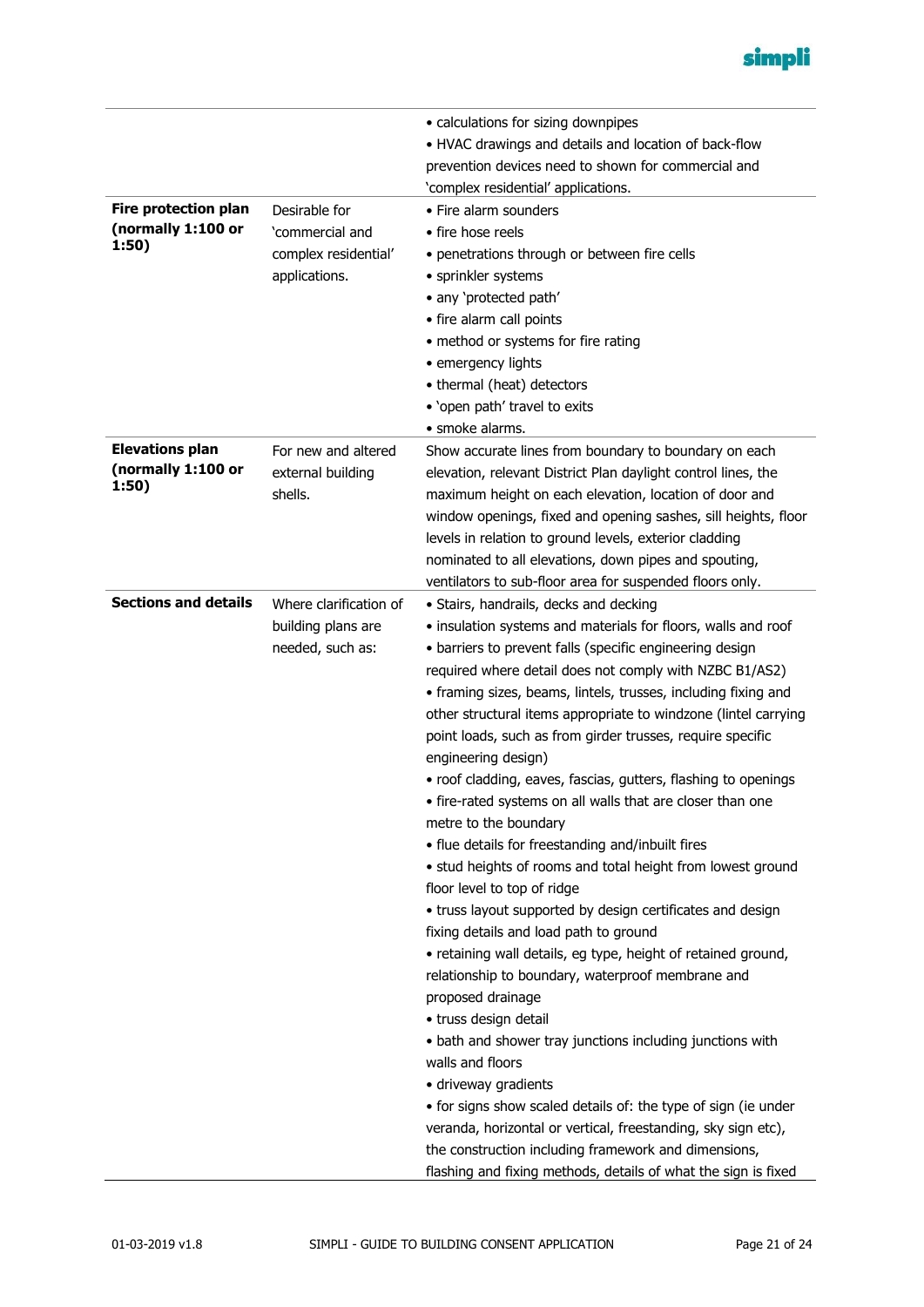

to, and then height above the ground (signs must be 2.4m above pavements).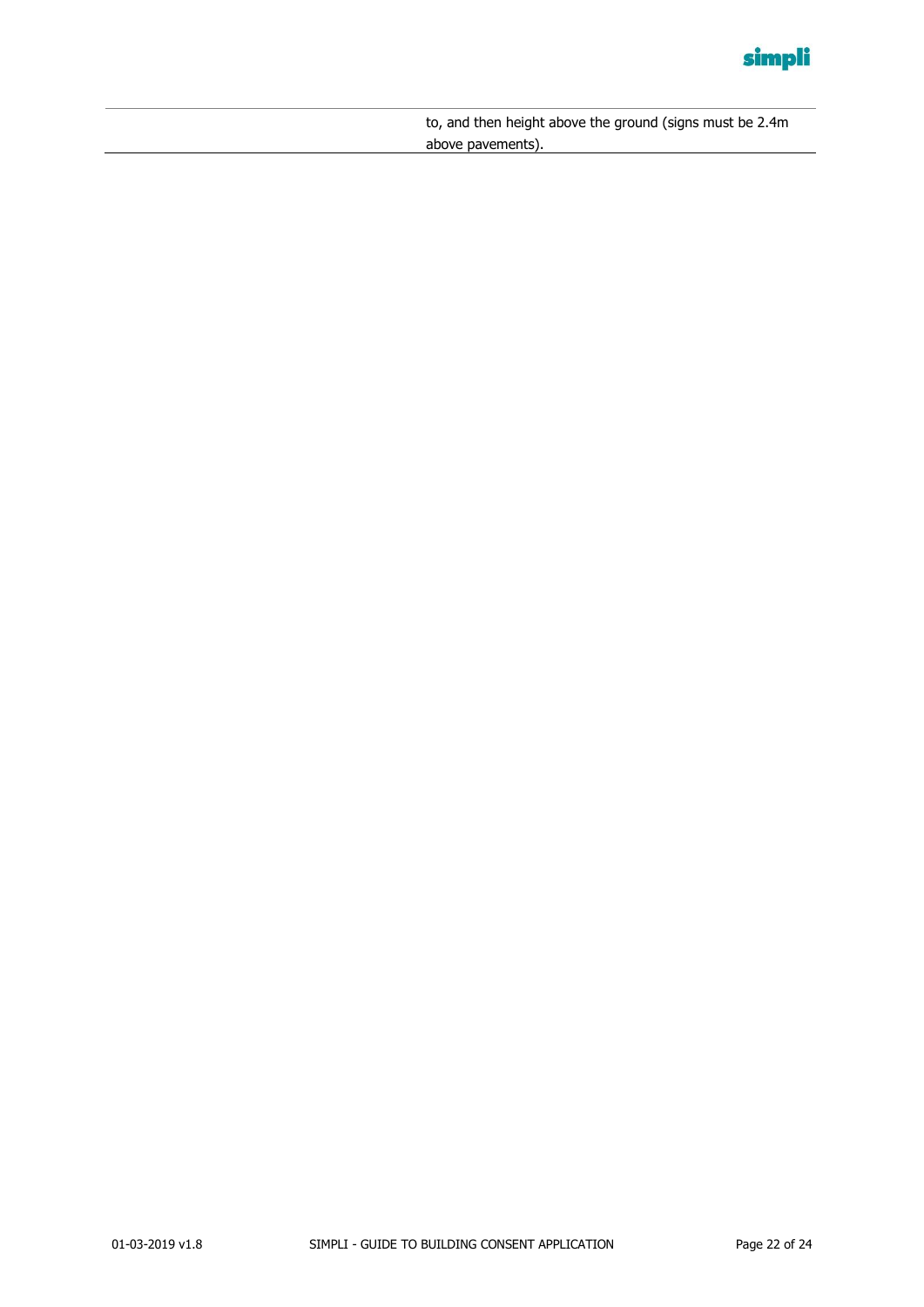

# <span id="page-22-0"></span>Classified Uses of Buildings

This section outlines the different types of plans and drawings that may be required.

| 1.0 Explanation<br>1.0.1 For the purposes of this building code buildings are classified according to type,<br>under seven categories.<br>1.0.2 A building with a given classified use may have one or more intended uses as<br>defined in the Act.<br>2.0 Housing<br>2.0.1 Applies to buildings or use where there is self care and service (internal<br>management). There are three types: |
|-----------------------------------------------------------------------------------------------------------------------------------------------------------------------------------------------------------------------------------------------------------------------------------------------------------------------------------------------------------------------------------------------|
|                                                                                                                                                                                                                                                                                                                                                                                               |
|                                                                                                                                                                                                                                                                                                                                                                                               |
|                                                                                                                                                                                                                                                                                                                                                                                               |
|                                                                                                                                                                                                                                                                                                                                                                                               |
|                                                                                                                                                                                                                                                                                                                                                                                               |
|                                                                                                                                                                                                                                                                                                                                                                                               |
| 2.0.2 Detached dwellings                                                                                                                                                                                                                                                                                                                                                                      |
| Applies to a building or use where a group of people live as a single household or family.                                                                                                                                                                                                                                                                                                    |
| Examples: a holiday cottage, boarding house accommodating fewer than 6 people,                                                                                                                                                                                                                                                                                                                |
| dwelling or hut.                                                                                                                                                                                                                                                                                                                                                                              |
| 2.0.3 Multi-unit dwelling                                                                                                                                                                                                                                                                                                                                                                     |
| Applies to a building or use which contains more than one separate household or family.                                                                                                                                                                                                                                                                                                       |
| Examples: an attached dwelling, flat or multi-unit apartment.                                                                                                                                                                                                                                                                                                                                 |
| 2.0.4 Group dwelling                                                                                                                                                                                                                                                                                                                                                                          |
| Applies to a building or use where groups of people live as one large extended family.                                                                                                                                                                                                                                                                                                        |
| Examples: within a commune or marae.<br>3.0 Communal                                                                                                                                                                                                                                                                                                                                          |
| 3.0.1 Applies to buildings or use where assistance or care is extended to the principal<br><b>Residential</b><br>users. There are two types:                                                                                                                                                                                                                                                  |
| 3.0.2 Community service                                                                                                                                                                                                                                                                                                                                                                       |
| Applies to a residential building or use where limited assistance or care is extended to the                                                                                                                                                                                                                                                                                                  |
| principal users. Examples: a boarding house, hall of residence, holiday cabin,                                                                                                                                                                                                                                                                                                                |
| [backcountry hut,] hostel, hotel, motel, nurses' home, retirement village, time-share                                                                                                                                                                                                                                                                                                         |
| accommodation, a work camp, or camping ground.                                                                                                                                                                                                                                                                                                                                                |
| 3.0.3 Community care                                                                                                                                                                                                                                                                                                                                                                          |
| Applies to a residential building or use where a large degree of assistance or care is                                                                                                                                                                                                                                                                                                        |
| extended to the principal users.                                                                                                                                                                                                                                                                                                                                                              |
| There are two types:                                                                                                                                                                                                                                                                                                                                                                          |
| (a) Unrestrained; where the principal users are free to come and go. Examples: a                                                                                                                                                                                                                                                                                                              |
| hospital, an old people's home or health camp.                                                                                                                                                                                                                                                                                                                                                |
| (b) Restrained; where the principal users are legally or physically constrained in their                                                                                                                                                                                                                                                                                                      |
| movements. Examples: a borstal or drug rehabilitation centre, an old people's home                                                                                                                                                                                                                                                                                                            |
| where substantial care is extended, a prison or hospital.                                                                                                                                                                                                                                                                                                                                     |
| 4.0 Communal<br>4.0.1 Applies to a building or use being a meeting place for people where care and service<br>non-residential                                                                                                                                                                                                                                                                 |
| is provided by people other than the principal users. There are two types:                                                                                                                                                                                                                                                                                                                    |
| 4.0.2 Assembly service                                                                                                                                                                                                                                                                                                                                                                        |
| Applies to a building or use where limited care and service is provided. Examples: a                                                                                                                                                                                                                                                                                                          |
| church, cinema, clubroom, hall, museum, public swimming pool, stadium, theatre, or                                                                                                                                                                                                                                                                                                            |
| whare runanga (the assembly house).                                                                                                                                                                                                                                                                                                                                                           |
| 4.0.3 Assembly care                                                                                                                                                                                                                                                                                                                                                                           |
| Applies to a building or use where a large degree of care and service is provided.                                                                                                                                                                                                                                                                                                            |
| Examples: an [early childhood education and care centre], college, day care institution,<br>centre for handicapped persons, kindergarten, school or university.                                                                                                                                                                                                                               |
| <b>5.0 Commercial</b><br>5.0.1 Applies to a building or use in which any natural resources, goods, services or                                                                                                                                                                                                                                                                                |
| money are either developed, sold, exchanged or stored. Examples: an amusement park,                                                                                                                                                                                                                                                                                                           |